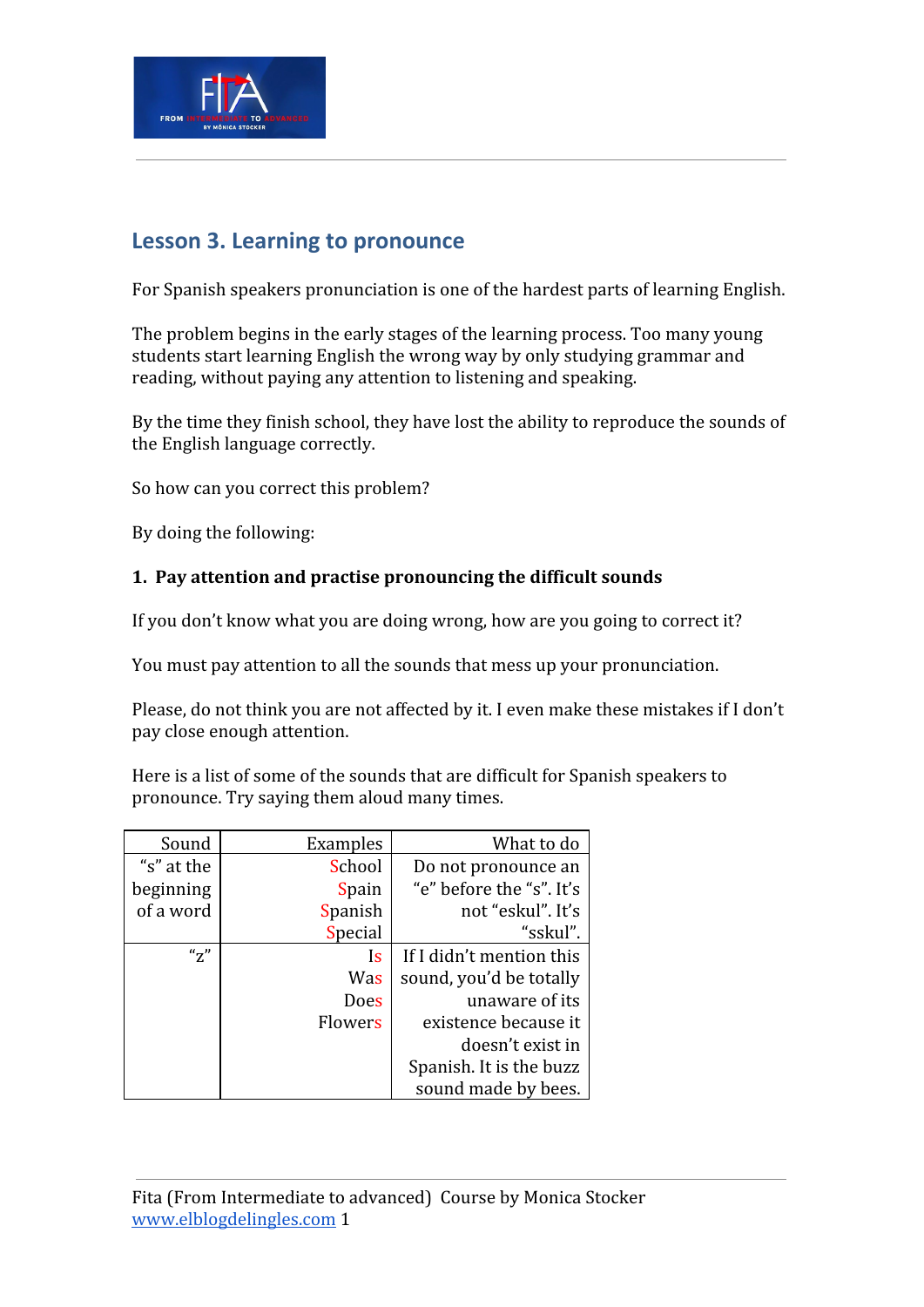

|       |                | Something like this:                        |
|-------|----------------|---------------------------------------------|
|       |                | ZZZZZ                                       |
|       |                | Although it's not as                        |
|       |                | important as other                          |
|       |                | sounds, if you start                        |
|       |                | making this sound,                          |
|       |                | your English will                           |
|       |                | sound much better.                          |
| "v"   | Very           | The sound is not "b".                       |
|       | <b>Vest</b>    | but rather "v". To                          |
|       | Van            | make this sound you                         |
|       | <b>Various</b> | must bite your lower                        |
|       |                | lip.                                        |
| able  | Vegetable      | The sound is not                            |
|       | Available      | "able" as in "table" but                    |
|       | Reasonable     | something more                              |
|       | Comfortable    | similar to "abó" where                      |
|       |                | the "l" goes at the end.                    |
| "ed"  | Loved          | The "e" that comes                          |
|       | Played         | before the "d" is not                       |
|       | Worked         | pronounced. If you                          |
|       | Wanted         | omit this sound at the                      |
|       |                | end of word then                            |
|       |                | you'll get three kinds                      |
|       |                | of sounds: " <b>d</b> " as in               |
|       |                | Loved $\mathbb{Z}/\text{lovd}/$ ; "id" as   |
|       |                | in Wanted <sup>[2]</sup> /wanti <b>d</b> /; |
|       |                | and "t" as in                               |
|       |                | Worked <sup>[2]</sup> /wuórkt/              |
| "ous" | <b>Nervous</b> | To learn this sound                         |
|       | Various        | first say: "for us".                        |
|       | <b>Serious</b> | /for as/                                    |
|       | Malicious      | then- nervas, verias,                       |
|       |                | sirias, malishas.                           |
|       |                |                                             |
|       |                |                                             |
| "y"   | Yes            | This is sound is not "y"                    |
|       | Young          | is like the Spanish "i".                    |
|       | Yesterday      | You should say "ies",                       |
|       | Yawn           | "iang", "iesterdei",                        |
|       |                | "ion".                                      |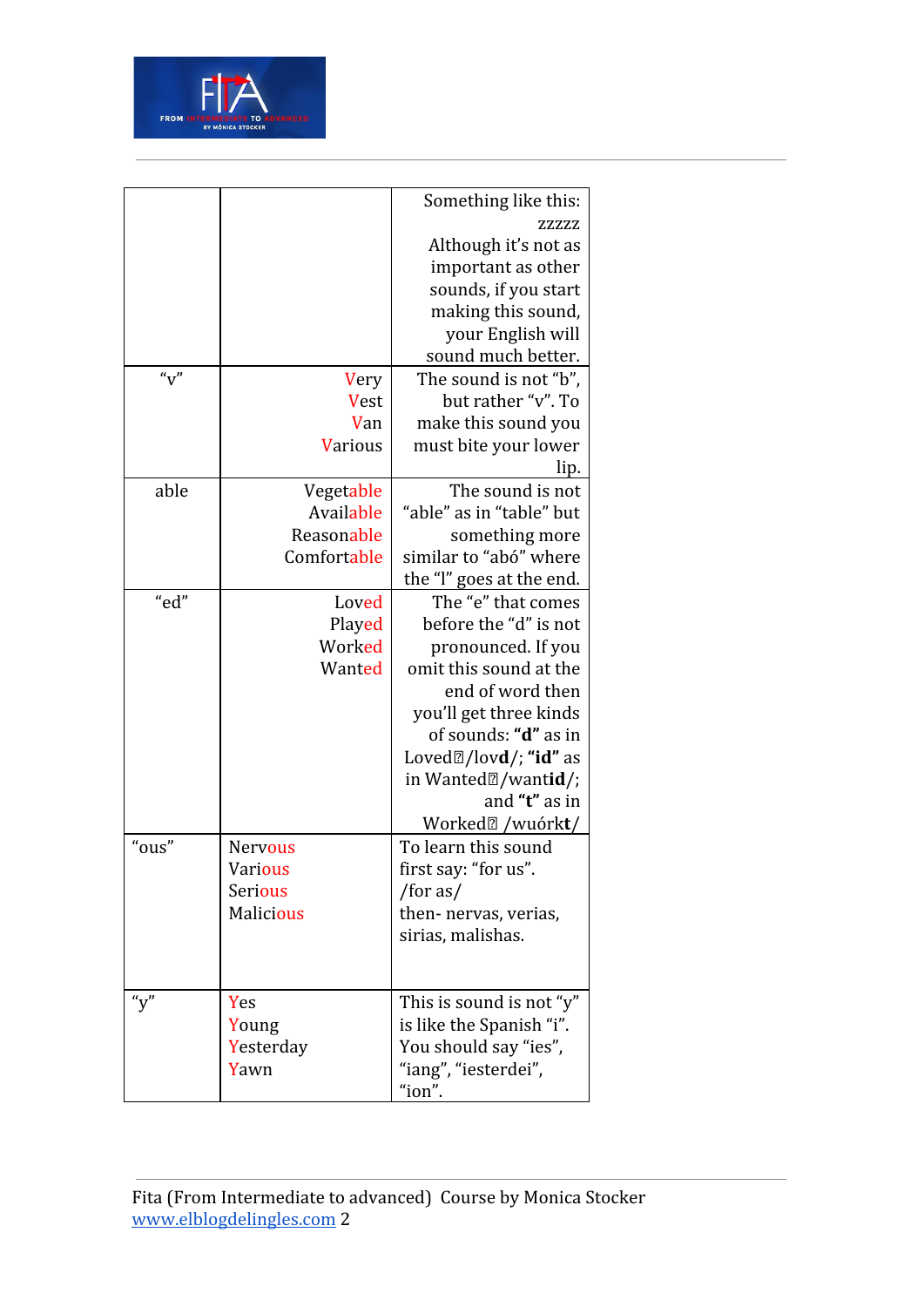

| $\mathbf{u}_{\mathbf{i}}$ " | Is           | I would say this sound    |
|-----------------------------|--------------|---------------------------|
|                             | It           | is in between a           |
|                             | <b>His</b>   | Spanish "I" and "e".      |
|                             | Sip          | Remember that it is       |
|                             |              | NOT the Spanish "I".      |
| " $h$ "                     | How          | This sound is not the     |
|                             | House        | Spanish "J". It is        |
|                             | Here         | instead a very soft       |
|                             | Hair         | sound that you make       |
|                             |              | when you breathe on       |
|                             |              | your glasses and wipe     |
|                             |              | them clean.               |
| "sh"                        | Show         | Many Spanish              |
|                             | <b>She</b>   | speakers pronounce        |
|                             | Shop         | this sound as "ch"        |
|                             | <b>Shame</b> | because this sound        |
|                             |              | doesn't exist in          |
|                             |              | Spanish. The most         |
|                             |              | similar sound is "ch".    |
|                             |              | However, this sound is    |
|                             |              | much long and softer      |
|                             |              | as when you are trying    |
|                             |              | to make someone shut      |
|                             |              | up and you say:           |
|                             |              | "sssshhhh".               |
|                             |              | Compare = "chop"          |
|                             |              | Cortar en rebanadas       |
|                             |              | and "shop" tienda.        |
| "wu"                        | Would        | This sound is not         |
|                             | Wood         | equivalent to the         |
|                             |              | Spanish "gu". It's much   |
|                             |              | softer and to do it       |
|                             |              | right you should try to   |
|                             |              | put the lips as if you    |
|                             |              | were going to give        |
|                             |              | someone a kiss.           |
| "a"/                        | Son          | I call this sound "la a   |
|                             | Money        | del tonto". In English,   |
|                             | Sun          | it's pronounced like      |
|                             | Nun          | "uh". It doesn't exist in |
|                             |              | Spanish and its           |
|                             |              |                           |
|                             |              | phonemic symbol is        |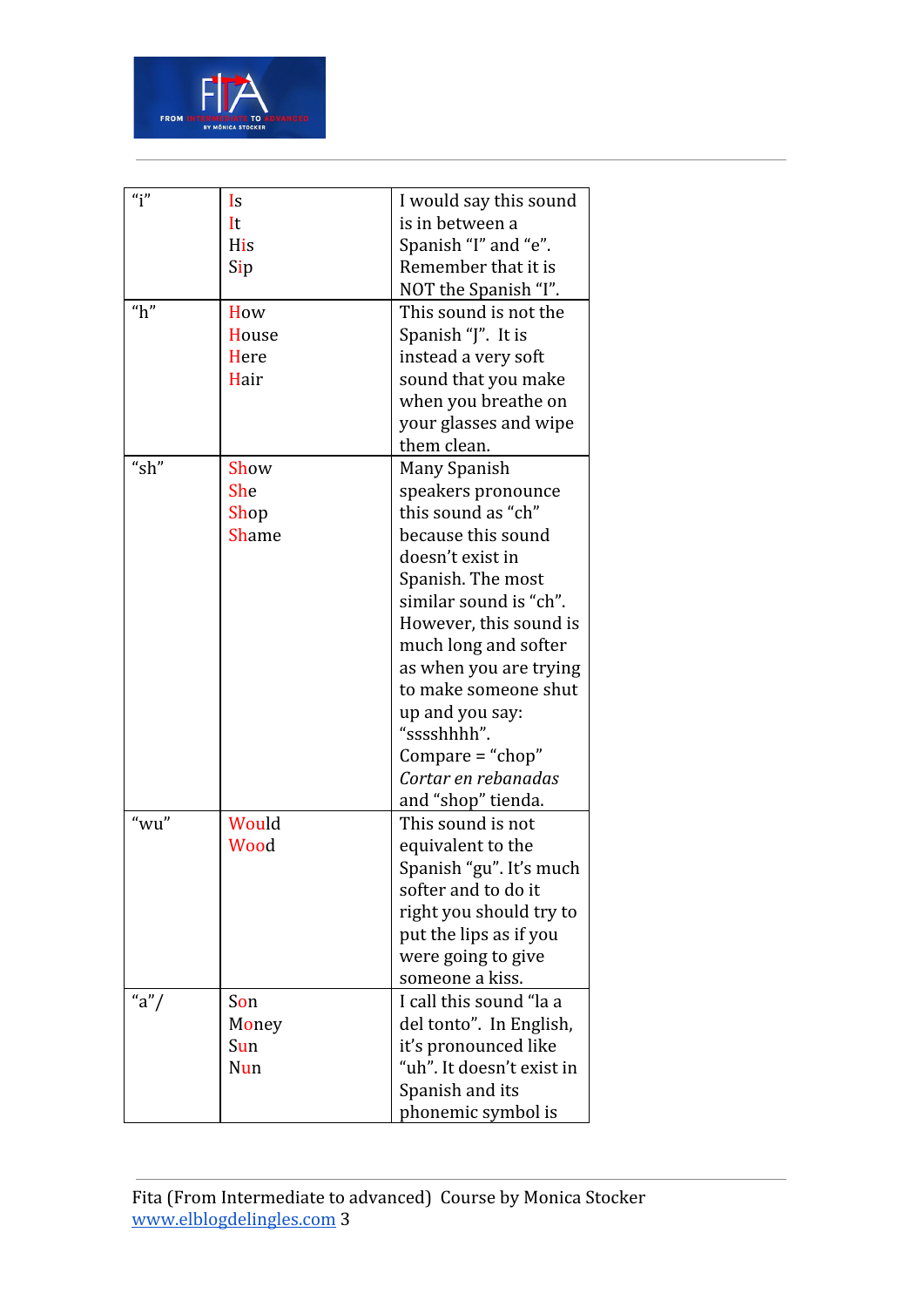

|          |                                                   | this"^". It's the "a"              |
|----------|---------------------------------------------------|------------------------------------|
|          |                                                   | pronounced with your               |
|          |                                                   | mouth a bit more open              |
|          |                                                   | but not as much as                 |
|          |                                                   |                                    |
|          |                                                   | when you say the                   |
|          |                                                   | Spanish "a".                       |
| $\Theta$ | $Difficult//$ <sup><math>\frac{1}{d}</math></sup> | This is the "schwa"                |
|          | t/                                                | sound. Its phonemic                |
|          | A                                                 | symbol is like an                  |
|          | Around                                            | inverted a                         |
|          | Present                                           | Actually, is very                  |
|          |                                                   | similar to the "a del              |
|          |                                                   | tonto"represented by               |
|          |                                                   | <sup>1</sup> . In English they say |
|          |                                                   | " $uh$ ".                          |
|          |                                                   |                                    |
|          |                                                   | In fact, some                      |
|          |                                                   | dictionaries make no               |
|          |                                                   | distinction between                |
|          |                                                   | these two sounds. As it            |
|          |                                                   | is the most common                 |
|          |                                                   | English sound, we'll               |
|          |                                                   | talk more about it                 |
|          |                                                   | later.                             |
| "ae"     | Man                                               | As this sound doesn't              |
|          | Rat                                               | exist in Spanish, the              |
|          | Sad                                               | Spanish speaker                    |
|          | Pad                                               | pronounces it like a               |
|          |                                                   | Spanish "a". In reality            |
|          |                                                   | it's a sound between               |
|          |                                                   | the "a" and the                    |
|          |                                                   | Spanish "e".                       |
| m        | Some                                              | As in Spanish there                |
|          | Come                                              | are no words that end              |
|          | Mum                                               | in "m" except for the              |
|          | Tom                                               | name "Miriam" (I                   |
|          |                                                   | think), the "m" at the             |
|          |                                                   | end of the words is                |
|          |                                                   | normally pronounced                |
|          |                                                   | as an "n". To                      |
|          |                                                   |                                    |
|          |                                                   | pronounce it, try to               |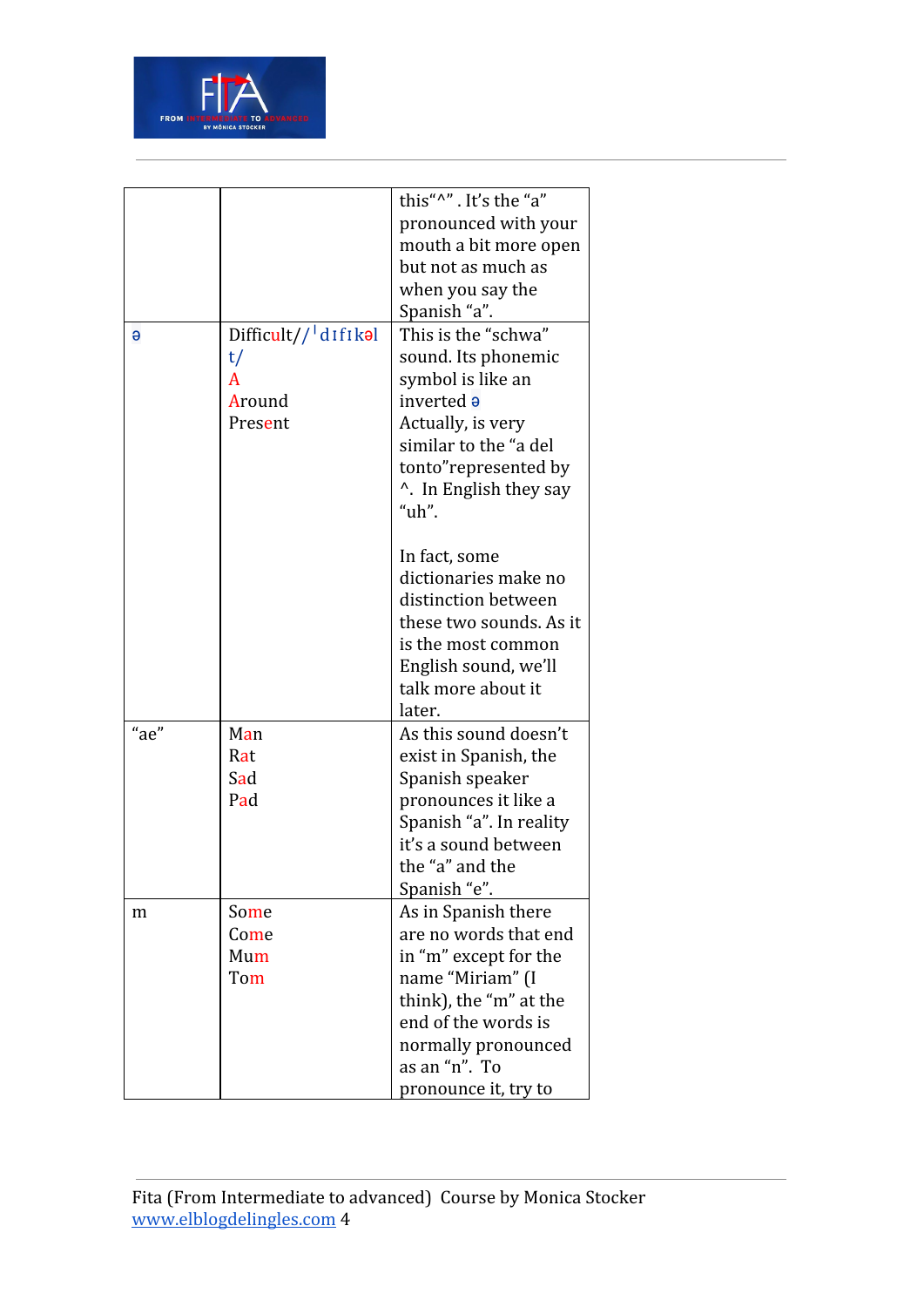

| close your lips at the |
|------------------------|
| end of the word.       |

#### **2. Pay attention and practice connected speech**

When we speak, we tend to link one word to the other. This is particularly true with certain structures.

For example, when "it" goes after a verb, we always link the two words together.

Examples:

- Do it-sounds something like /dúit/. The sound "du" links to "it".
- Get it- sounds something like /gédit/. The sound "get" links to "it".
- Read it- sounds something like /rídit/. The sound "rid" links to "it"

Connected speech also occurs when a word ends in a consonant sound and the following word also starts with the same, or a similar, consonant sound. In this case, we pronounce only one consonant trying to lengthen the sound.

- Good day- /Gudei/
- Best time- /Bestaim/
- I got tired- /Ai gataird/

#### **3. Learn to speak with the right sounds and intonation**

You are never going to improve your accent if you continue to speak English as if it were Spanish.

Apart from trying to correct the mistakes I've just mentioned, you should try to completely change your way of speaking.

Normally, when you succeed in doing this, your mouth will hurt. This pain is an indication that you are using some muscles in your mouth that you never used before; so it's good news.

Here are some examples of what you can do in order to speak with the right sounds and intonation:

#### **a) Emphasise consonants**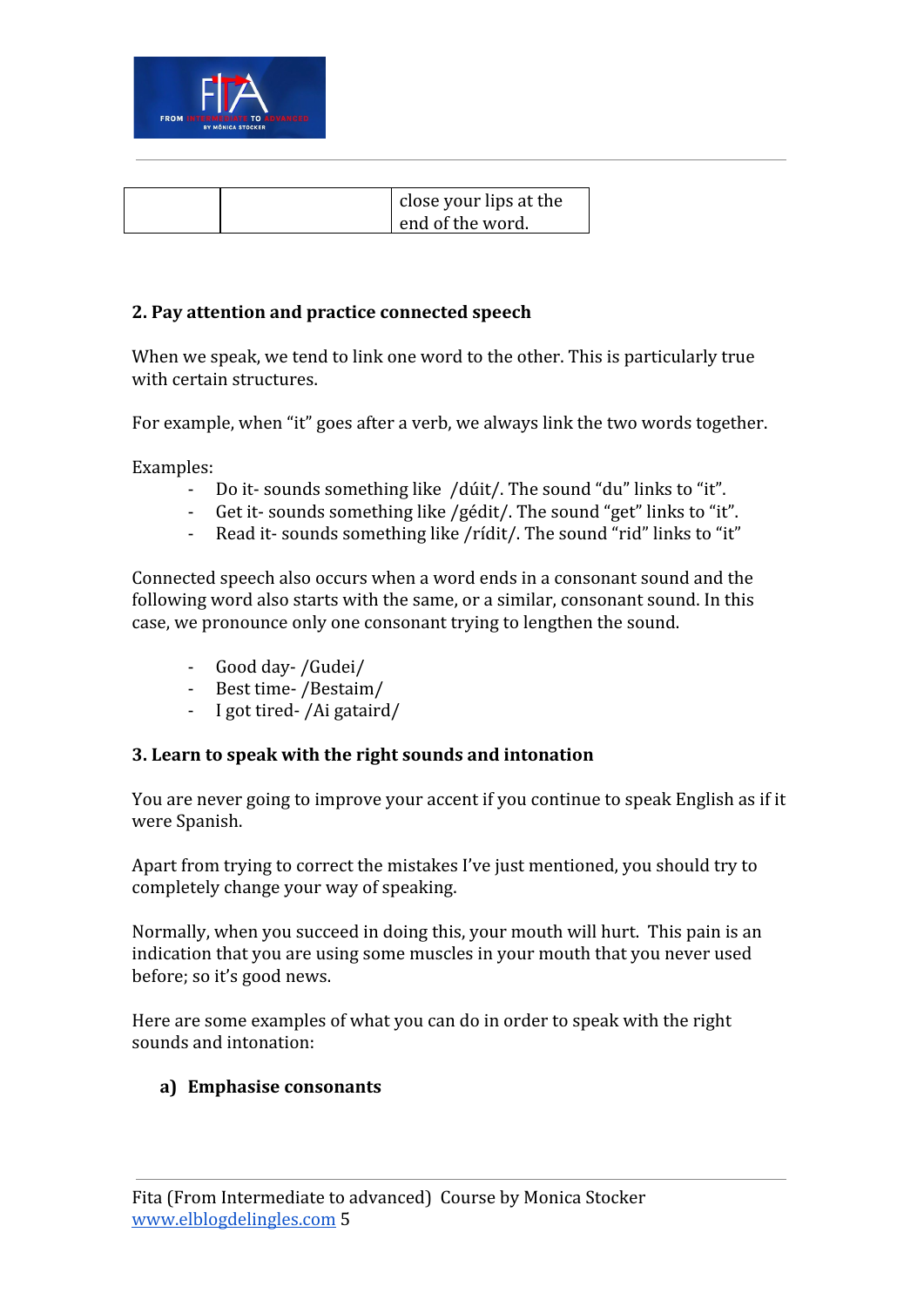

In Spanish, every consonant goes with a vowel. In English, this is not always true. There are many words where vowels simply disappear.

Examples. Words ending en –ed (such as regular verbs)-

- Loved is not "lovEd", but "lovd".
- Worked is not "workEd, but "workt".

When I say emphasise "consonants", I mean "try to stress their sound".

Let's hear some examples:

- Dog- DDDogg- "D" and "g" are important. "O" isn't
- Because- Bíkoss-notice the final "e" is not pronounced
- Before- Bífor notice again that the final "e" is not pronounced.
- Sit- SSiT- "s" and "t" are very important. The "i" instead is very short.

## **b) Pay attention to the "schwa" sounds**

I bet most of you have never heard of the "schwa" sound.

The paradox is that the "schwa" sound is the most common sound in the English language.

This sound appears when many vowels are together in an unstressed word or syllable in a phrase.

It is a very relaxed and short sound. The phonemic symbol for "schwa" is ə

It sounds like "ə".

But let's first try to get some basic concepts clear.

#### **What are stressed words?**

When we want to emphasise certain words in a phrase, we stress them. This means that we pronounce these words more carefully saying their sound in a very distinctive way. These stressed words are normally nouns, main verbs, adjectives, or adverbs.

#### **What are unstressed words?**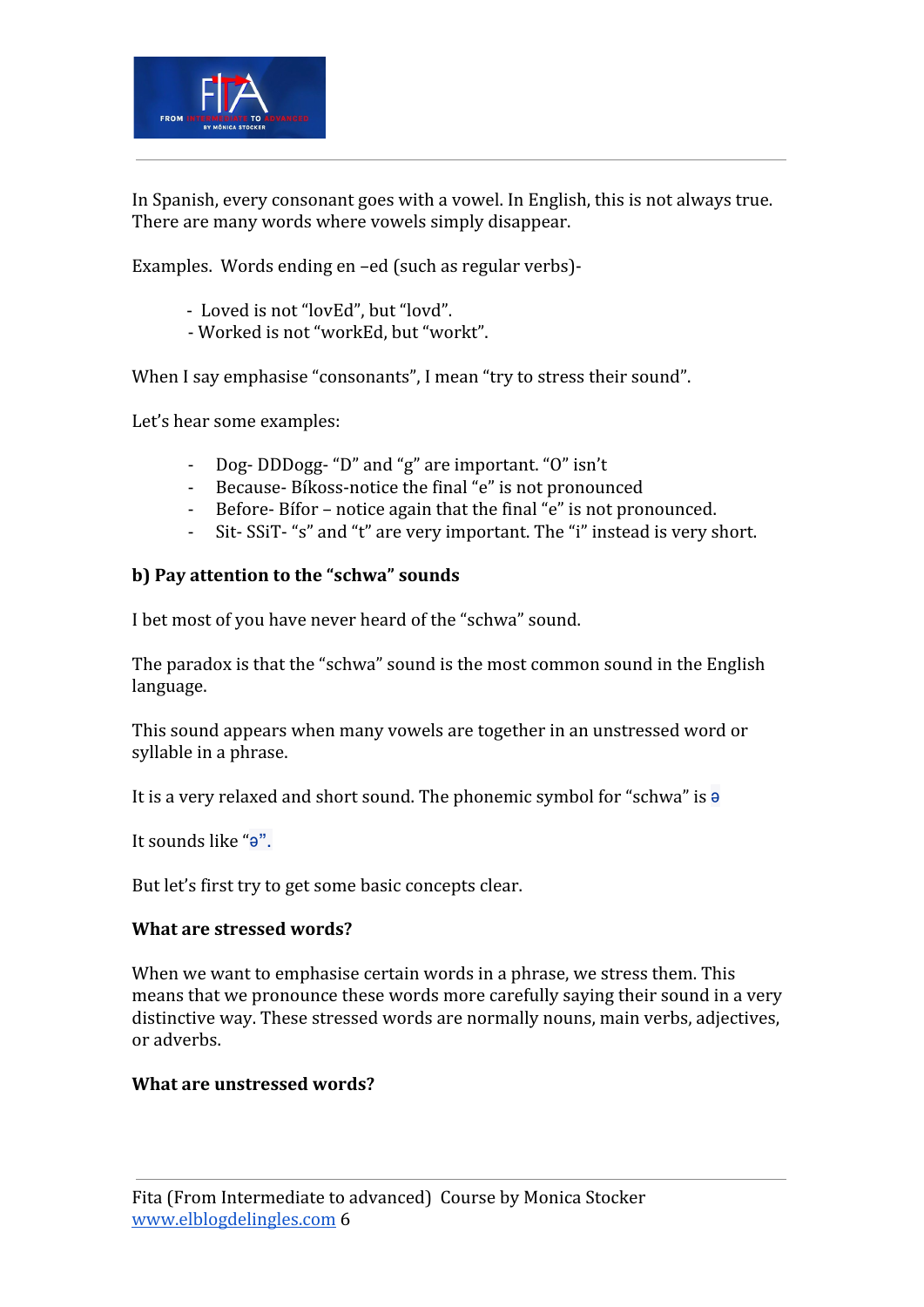

These are words that don't have too much importance in a phrase so we pronounce them faster and in a more relaxed way. Unstressed words are normally auxiliary verbs, pronouns, articles, linkers and prepositions.

Example of a sentence pronounced trying not to use "schwa".

• This--- present--- is--- for--- my--- sister. /díss present iss for mai sister /

As you heard, I tried to pronounce every single syllable stressing the vowels. As a result the sentence sounded very slow and unnatural.

Let's hear now the same sentence pronounced with "schwa".

● This present is for my sister/ ðɪs prɪˈzənt s fə maɪ ˈsɪstə / **Note**: phonetic pronunciation is British. One clear difference between American and British accent is that the latter drops the sound of the "r", so, for example, the word "sister", becomes something like "sistah".

This is the way people normally speak. As you can hear, the words are said so fast that some "vowels" almost disappear.

The reduced sound of the vowels is the "schwa". It's very clear in the word "for". We don't normally say: "for" - We say: "far"

#### **What should you do with the schwa sound?**

Schwa usage varies greatly between dialects. In fact, Australians pronounce schwas in places where British and American speakers won't.

So my advice is that you just try to be aware of its existence when you listen to English.

What does this mean in practice?

It means that you should know that when native speakers speak English they very often don't pronounce the vowels very clearly.

As you become more used to the "schwa" sound, you can start trying to imitate it.

Remember every now and then to look for the phonemic symbol  $\theta$  in syllables and phrases.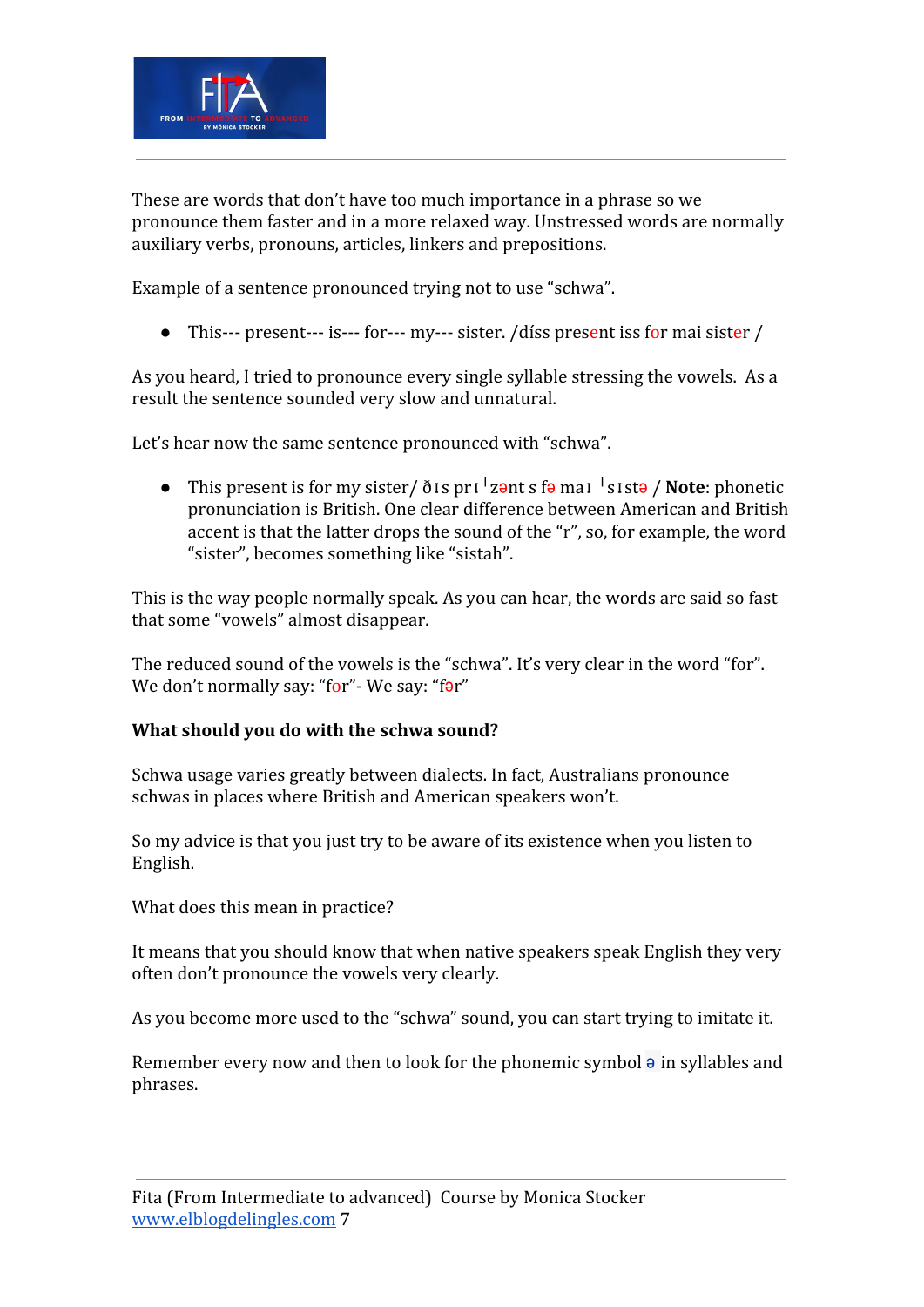

Here you have a link<https://tophonetics.com/> to a site that will help you check the phonetics of phrases.

And if you want to know more about the "schwa", I recommend reading this article. http://www.teachingenglish.org.uk/article/teaching-schwa

## **c) Try to speak with a softer tone**

Some Spanish accents, especially from Castillia and the north of Spain are very strong. They might occasionally sound like Arabic or Greek with a rolling "r" and strong stress. Especially in these cases, you will need to speak with a much softer tone in order to get the right sounds and intonation in English.

For example: What's your name?

Sounds something like: wuáts iór néim?

All the sounds are soft and the "y" of "your" is pronounced like a Spanish "I".

If I pronounce this question with a strong Spanish accent instead, I'll say:

-Guats yor neim?

As can you can hear, all the words sound much harder.

## **d) Try to give to English the intonation a native English speaker gives to Spanish**

This tip sounds like a joke, but I promise it will work if you start doing it.

Let's see what I mean.

A native English speaker pronounces "Yo soy Pedro," something like this: ío sóoi pé dro---

The sounds of some consonants are explosive.

If you think about it, you'll see that to have the right intonation in English you need to do exactly the same; emphasise the consonants, which are in many cases explosive.

When I say "explosive" I mean that you have to release air through the mouth, which is something you never do in Spanish.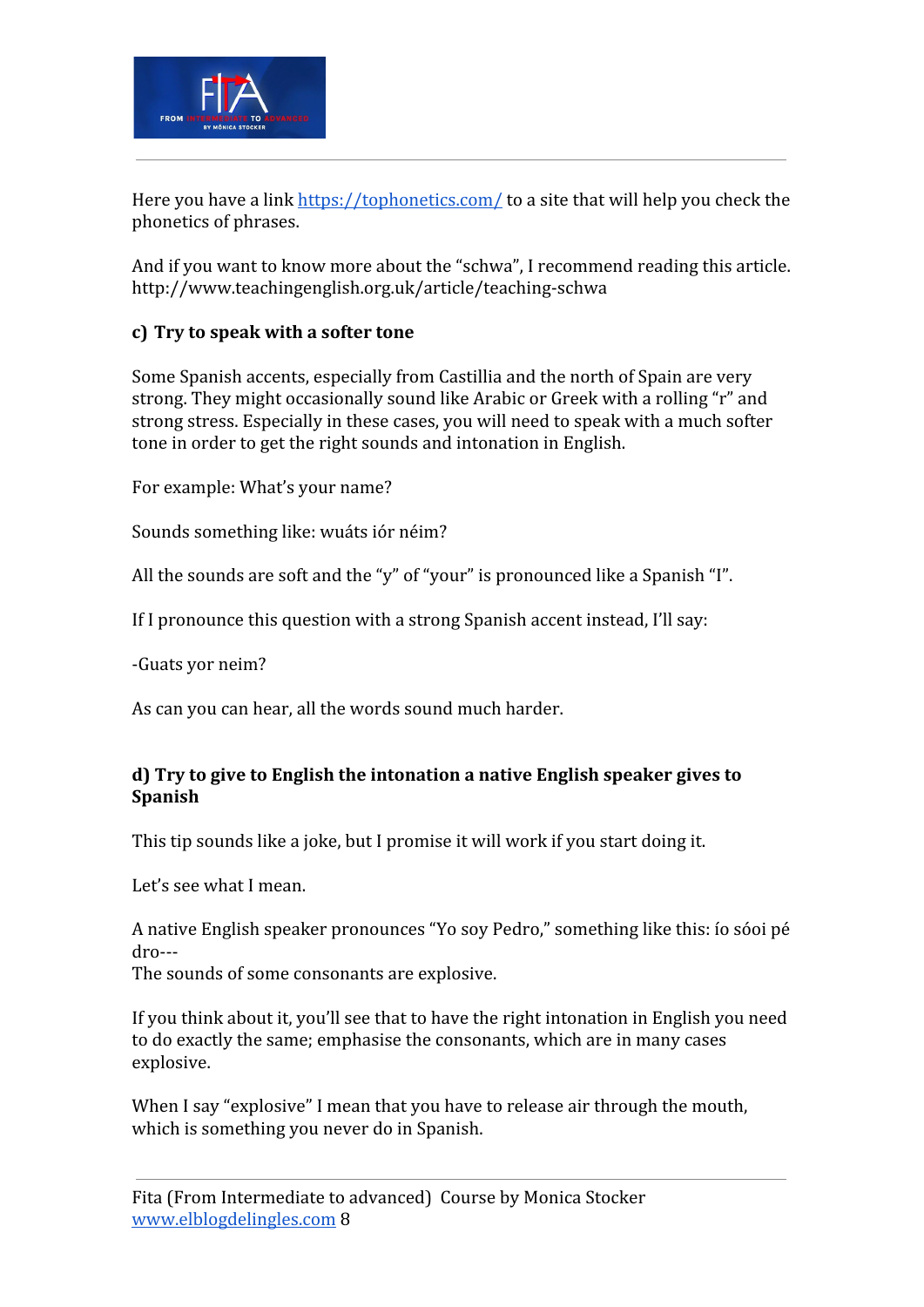

Examples:

-put- -tea -talk -sit

## **What accent should you try to imitate?**

I always say that you should try to imitate the accent you feel the most comfortable with: British, Irish, American, Australian or any other dialect.

If you have been living in any English speaking country, you'll have a tendency to imitate the accent of the country you have lived in. That's perfectly okay.

Take into account that in this course the audiobook "The Picture of Dorian Gray" is read with a British English. But many of the links to recordings that we have included here are in American or Australian accents. There is a mixture of accents that I consider beneficial because if you live in Europe, you'll have to get used to many different ways of speaking.

If you live in Latin America, you'll hear American English most of the time. However, it's not a bad idea to learn the differences between the different accents because you'll improve your listening skills.

I personally speak with a particular accent, which tends to sound more like American English, but I call it European accent. It's actually a combination of several accents.

Remember that the important thing is NOT that you speak like a native – which is normally only possible to do if you start learning English at a very young age.

The important thing here is that you reduce your Spanish accent when you speak English.

If your Spanish accent is less strong, you will feel better as native speakers will understand you better.

Another important result of improving your accent will be that people will immediately think that you speak better English than you actually do, and this, in turn, will motivate you to continue learning.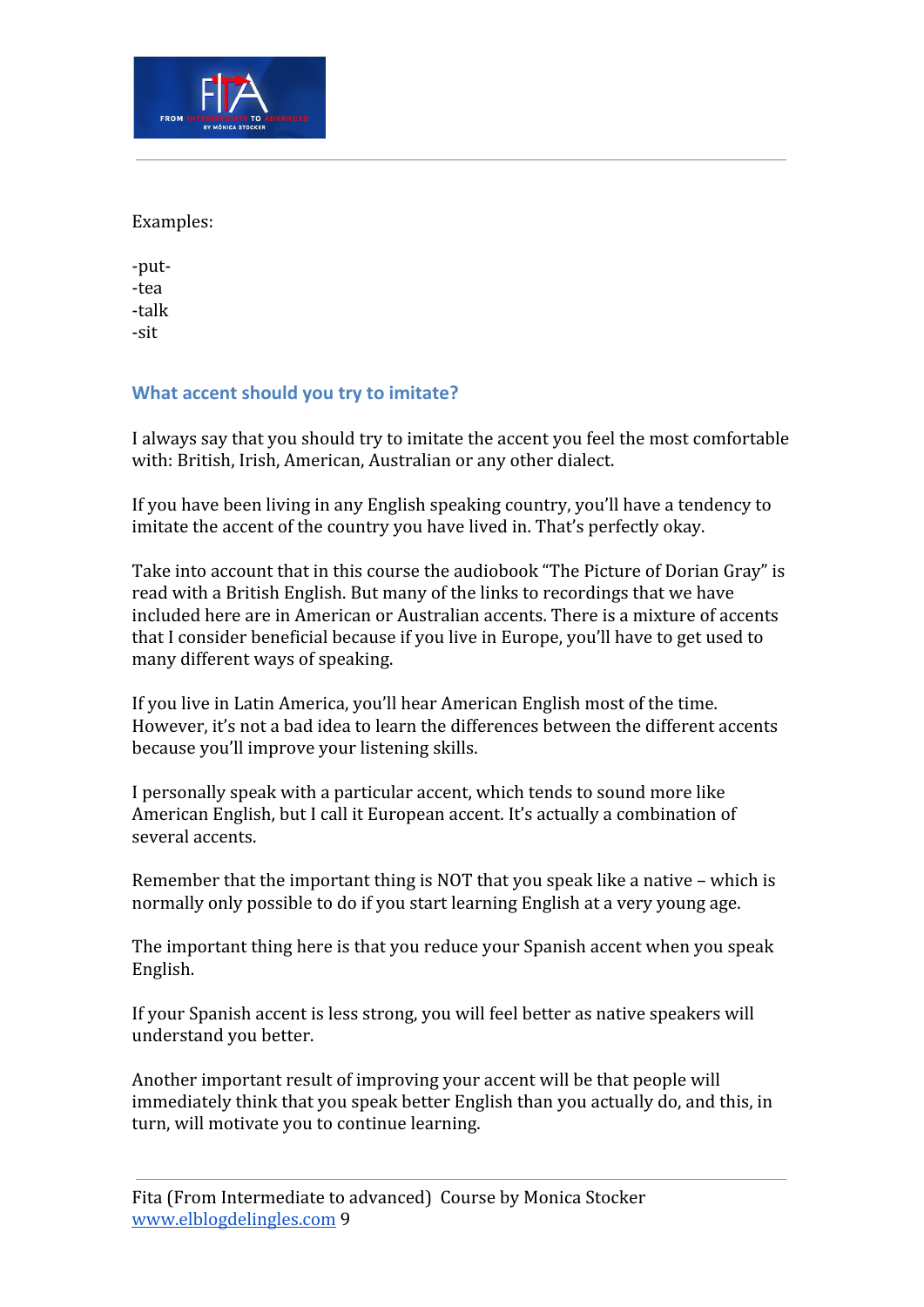

That's why it is so important for you to improve your accent.

#### **Exercises to improve your pronunciation**

Remembering all the rules I have mentioned above can be quite challenging.

In fact, most people forget them immediately and continue to speak English with the Spanish sounds.

#### **Is there an easier way to improve your pronunciation?**

Yes, of course there is.

This is the way all the native English speakers used when they started to learn their language: listening and speaking in English the whole day.

But how will we do it?

We will listen and repeat the sentences of our audiobook.

I will now show you how.

We will use chapter one as an example.

The idea is that you try to memorise these sentences by repeating them aloud as many times as necessary. In this process, you should use the phonetic alphabet and the approximate pronunciation, which I have included in the course material as a tool to help you.

I encourage you to start practising right now.

**[Chapter one.](https://traffic.libsyn.com/secure/monicats/Dorian_-_Cap_1.mp3)** [Audio. The Picture of Dorian Gray \(adapted\)](https://traffic.libsyn.com/secure/monicats/Dorian_-_Cap_1.mp3)

[DORIAN GRAY CHAPTER ONE.docx](https://blogdelingles.com/wp-content/uploads/2020/09/DORIAN-GRAY-CHAPTER-ONE.docx.pdf) Bilingual text.

## **Chapter 1 "The Picture of Dorian Gray" Sentence Phonetics Approximate Pronunciation**

Fita (From Intermediate to advanced) Course by Monica Stocker [www.elblogdelingles.com](http://www.elblogdelingles.com/) 10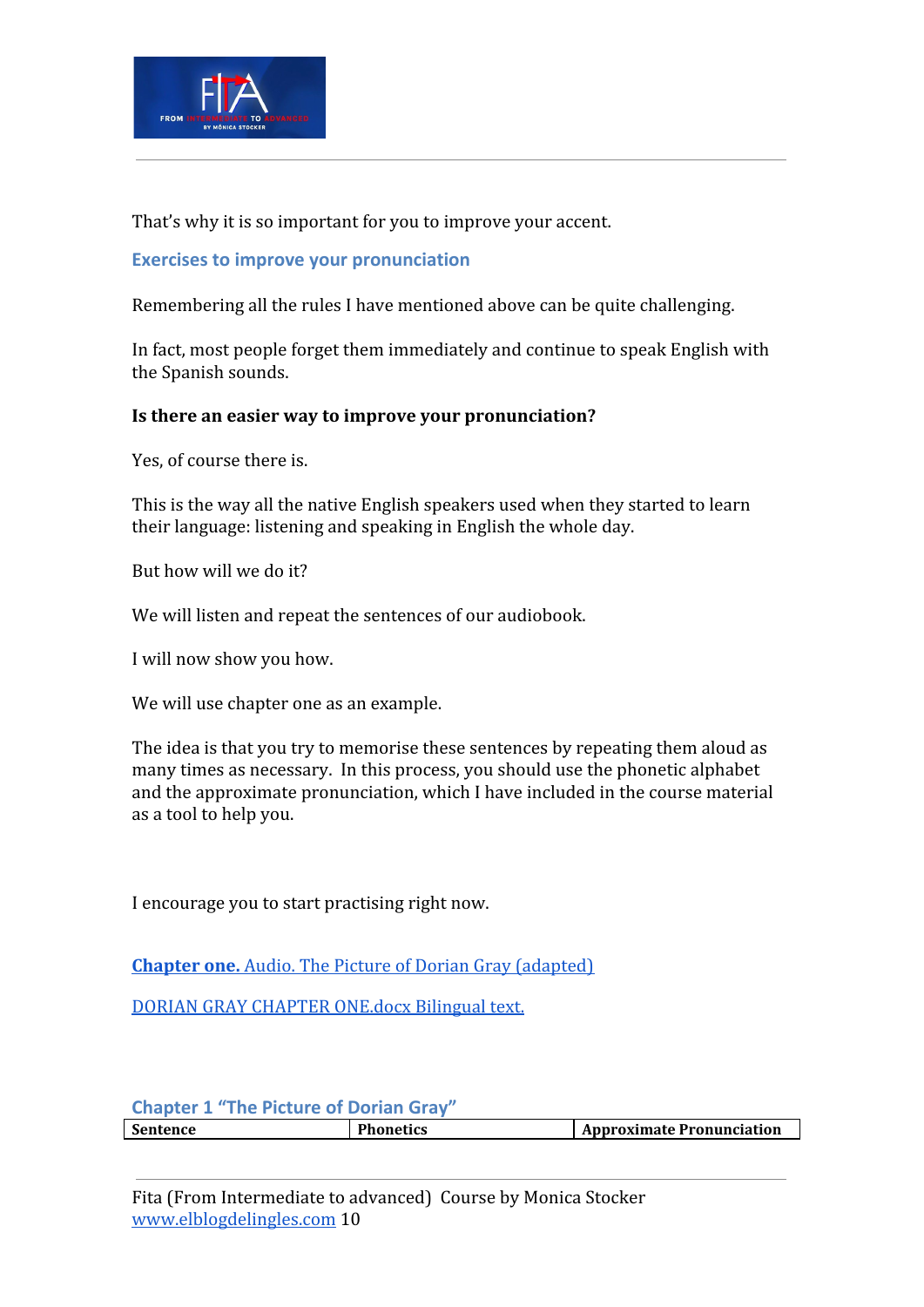

| Chapter 1                                | <sup> </sup> t∫æptə w∧n                                                    | Chápter wuán                      |
|------------------------------------------|----------------------------------------------------------------------------|-----------------------------------|
|                                          |                                                                            |                                   |
| 'The soul in the picture'                | ðə səʊl ɪn ðə <sup>i</sup> pɪkt∫ə                                          | Dé sóul ín dé píksher             |
| There is only one thing in the           | $\delta$ ə z $^{-1}$ əvnli w $\lambda$ n $^{-1}$ $\theta$ in in $\delta$ ə | Dér íss óunli wuán zíng ín de     |
| world                                    | w <sub>3</sub> :ld                                                         | wuórld                            |
| worse than being talked about            | w31s ðən bilin tolkt ə baut                                                | Wuórs dán bíng tókt ábaut         |
| and that is not being talked<br>about."  | and dat iz not bilin tolkt<br>$\theta$ baut                                | Ánd dát íss nót bíng tókt ábaut   |
| The studio was filled with the           | ðə <sup>1</sup> stju: d 1 əv w əz f 1 ld w 1 ð ði                          | Dé sstúdio wuás fíld wuíz dí      |
| intense smell of roses,                  | $\ln$ <sup>1</sup> tens smel $\theta$ v <sup>1</sup> r $\theta$ oziz       | íntens ssmél of róussess          |
| and when the gentle summer               | and wen ða <sup>1</sup> d3entl sama                                        | Án wuén dé yéntel sámer wínd      |
| wind                                     | wind                                                                       |                                   |
| moved through the trees in the<br>garden | $\overline{mu!}$ vd $\theta$ ru! ðə tri!z In ðə<br>'gaːdn                  | Múvd zrú dé trís ín dé gárden     |
| the strong essence of lilac              | de stron lesns ev lailek                                                   | Dé stróng ésens óf láilak énterd  |
| entered the room                         | $\vert$ entəd ðə ruːm $\vert$                                              | dé rúm                            |
| In the corner,                           | In ðə <sup>1</sup> kolnə                                                   | Ín dé kórner                      |
| spread out over a divan                  | spred aut <sup>1</sup> auver a di <sup>1</sup> væn                         | Spréd áut óver a dívan            |
| and smoking one cigarette after          | and smaukin w^n siga ret                                                   | Án ssmóuking wuán sigáret         |
| another.                                 | 'a∶ftər ə'n∧ðə                                                             | áfter ánader                      |
| Lord Henry Wotton                        | lo:d henri woton                                                           | Lord hénri wuóton                 |
| contemplated the new                     | <sup> </sup> kontəmple It I d ðə nju : <sup> </sup> h^ni                   | kóntempleitid dé níu háni         |
| honey-coloured flowers.                  | k^ləd flavəz                                                               | kólord fláuwerss                  |
| In the middle of the room,               | $\ln \delta$ ə $\ln \delta$ ldl əv $\delta$ ə ru $\ln  \delta $            | Ín dé mídel óf dé rúm             |
| on an easel,                             | $\mathsf{p}_1$ and $\mathsf{p}_2$ is in all $\mathsf{p}_3$                 | Ón án íssel                       |
| was the life-size portrait of a          | wəz ðə laif saiz <sup>1</sup> poltrit əv ə                                 | Wuás dé láif sáiss pórtreitt óf á |
| young man of extraordinary               | j∧ŋ mæn əv ɪk <sup> </sup> stroːdnˌri                                      | íang mán óf eks'traordinri biúti  |
| beauty,                                  | †bju∶ti                                                                    |                                   |
| and standing in front of it,             | and stændig in frant av it                                                 | Án sstánding ín frónt ófit        |
| a little further away,                   | a litl fs:dara wei                                                         | Á lítel férder owuéi              |
| the painter Basil Hallward was           | ðə <sup>1</sup> pe Intə <sup>1</sup> bæzl th blward                        | Dé péinter béissl hálwuard        |
| sitting,                                 | $w$ əz $\frac{1}{2}$ sitin $\frac{1}{2}$                                   | wuáss síting                      |
| admiring the painting.                   | ad <sup>1</sup> maiorin do <sup>1</sup> peintin                            | Ádmairing dé péinting             |
| This is your best work, Basil            | $\delta$ is 1z jə best $\lceil w_3 \rceil k \rceil$ bæzl                   | Dís íss iór bést wuórk bássl      |
|                                          |                                                                            |                                   |
| It's the best you've done',              | Its ðə best juv d^n                                                        | Íts dé bes iúv dón                |
| Lord Henry told the painter.             | $\log d$ henri təvid ðə $\log d$                                           | Lórd hénri tóld dé péinter        |
| Next year you must send it to            | nekst <sup>l</sup> jia ju mast send It ta ða                               | Néks íer iú múst séndit tú dé     |
| the Grosvenor Exhibition.                | <sup>∣</sup> grovnər <sub>l</sub> eksi <sup> </sup> bı∫n j                 | grósvenor éxhibishion             |
| I don't think so,                        | <sup> </sup> aɪdəʊnt <sup> </sup> θ ɪŋk <sup> </sup> səʊ                   | Áid dóunt zínk sóu                |
| replied the painter.                     | $ri$ plaid $\delta$ ə <sup>1</sup> peintə                                  | Ríplaid dé péinter                |
| I will never send this                   | at wl $\frac{1}{2}$ neve send $\delta$ is                                  | Ái wuíl néver sénd dís éniwuer    |
| anywhere.                                | eniwea                                                                     |                                   |
|                                          |                                                                            |                                   |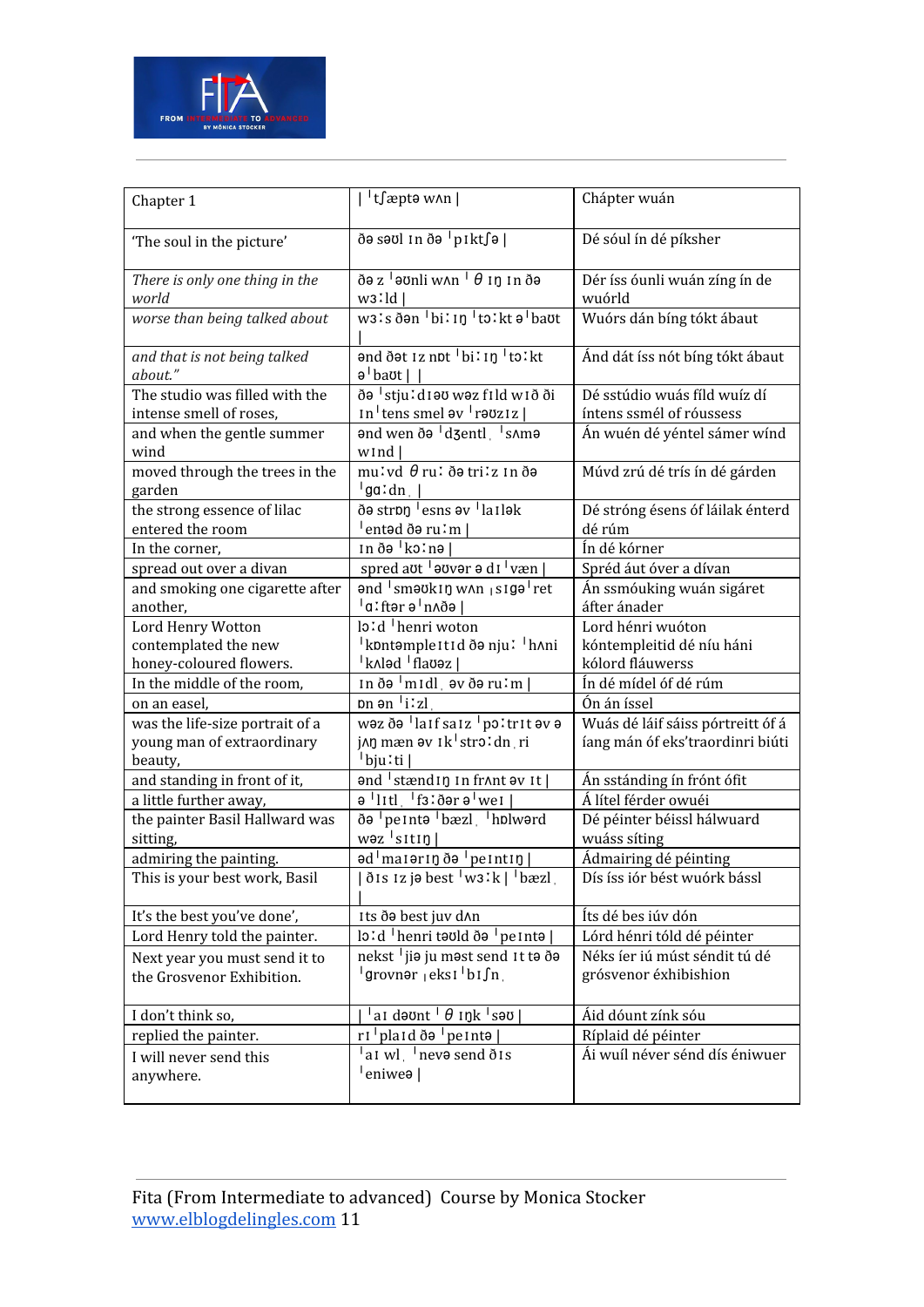

| Lord Henry raised his                             | $\log d$ henri re1zd a1braoz                                                                     | Lórd henri réissd hís ráissd             |
|---------------------------------------------------|--------------------------------------------------------------------------------------------------|------------------------------------------|
| eyebrows<br>and looked with astonishment          |                                                                                                  | áibrauss                                 |
|                                                   | ənd lukt wið ə <sup>1</sup> stnni∫mənt  <br>$\theta$ ru! ðə blu! sməʊk əv ði                     | Ánd lúkt wuíz ástonishment               |
| through the blue smoke of the<br>opium cigarette. | aʊpɪəmˌsɪgəˈret                                                                                  | Zrú dé blú ssmóuk of dí ópiem<br>sigáret |
| And why ever not, my dear                         | and wai eva not   mai dia                                                                        | Ánd wuái éver nót mái dír                |
| friend?                                           | <sup> </sup> frend                                                                               | frénd?                                   |
| Painters are such strange                         | <sup>1</sup> pe Intəz ə s^t∫ stre Ind3                                                           |                                          |
| people.                                           | $ $ pi'pl                                                                                        |                                          |
| They seek fame                                    | <sup>∣</sup> ðe I si ' k fe I m                                                                  | Déi sík féim                             |
| and then don't want it.                           | and den daunt wont It                                                                            | Ánd dén dóun wuántit                     |
| It's absurd.                                      | $its$ ab $ ss'd $                                                                                | Íts ábserd                               |
| It's crazy because there is only                  | Its kreizi bi koz də z vonli                                                                     | Íts kréissi bíkoss dér íss ónli          |
| one thing in the world                            | $w \wedge n$ <sup><math>\theta</math></sup> iŋ in ðə wɜːld                                       | wuán zíng ín dé wuórld                   |
| worse than being talked about,                    | w3:s ðən bi: 1ŋ to: kt ə baut                                                                    | Wuórs dán bíng tókt ábaut                |
| and that is not being talked                      | and dats not <sup>1</sup> bilin <sup>1</sup> tolkt                                               | Ánd dát íss nót bíng tókt ábaut          |
| about.                                            | a baut                                                                                           |                                          |
| I know you're going to laugh                      | <u>'ai nəvjə <sup>i</sup>gəvin tə la:f  </u>                                                     | Ái nóu íur góing tú láf                  |
| replied the painter                               | $\lceil r l \rceil$ plaid ðə <sup>1</sup> peintə                                                 | Ríplaid dé péinter                       |
| but really                                        | $b$ ət $\vert$ rı əli $\vert$                                                                    | Bát ríli                                 |
| I can't exhibit the painting                      | ai kaint ig zibit də<br>$ $ peintin                                                              | Ái kánt igssíbit dé péinting             |
| there's too much of myself in it                  | ðeəz tuː <sup> </sup> m∧t∫ əv mai <sup> </sup> self in<br>It                                     | Dérss tú mách óf mai'self ínit           |
| Lord Henry laughed                                | $\vert$ lo:d   henri la:ft                                                                       | Lórd hénri láft                          |
| I don't mind you laughing!                        | at devnt maind ju $ $ ld: fin                                                                    | Áid dóunt máind iu láfing                |
| said Basil                                        | sed bæzl                                                                                         | Séd bássl                                |
|                                                   |                                                                                                  |                                          |
| But it is nothing like you                        | bət Its $\ln 4$ In $\ln  \ln  \mathbf{u} $                                                       | Bát ír íss názing láik iu                |
| You are an intelligent man                        | ju ər ən In telid <del>zənt mæn</del>                                                            | iu ár án intélichent mán                 |
| but intelligence has nothing to                   | bət in telidzəns həz $\ln \theta$ in                                                             | Bát íntelichens hás názing tú            |
| do with beauty                                    | tə də wið <sup>1</sup> bju : ti                                                                  | dú wuíz bíuti                            |
| I am sure that your mysterious                    | ai əm fuə ðət jə mi <sup>1</sup> stiəriəs                                                        | Ái am shér dát íor místirias             |
| young friend never thinks                         | $j$ An $\frac{1}{2}$ frend $\frac{1}{2}$ nevə $\frac{1}{2}$ inks                                 | íang frénd néver zínks                   |
| He is a beautiful, brainless                      | hi z $\theta$ $\vert$ bju: t $\theta$ fl $\vert$ $\vert$ $\vert$ bre inles                       | Hí iss á bíutiful bréinles krísher       |
| creature                                          | ∣kri∶t∫ə∣                                                                                        |                                          |
| You are nothing like each other                   | ju $\theta$ <sup>l</sup> n $\wedge$ $\theta$ in $\theta$ <sup>l</sup> laikits $\frac{1}{\theta}$ | Iú ár názing láik ích áder               |
| You don't understand me                           | ju dəʊnt <sub> </sub> Andə <sup> </sup> stænd miː                                                | Iú doúnt ánderstandmí                    |
| replied the painter                               | $\lceil r l \rceil$ plaid ðə $\lceil r l \rceil$ peintə                                          | Ríplaid dé péinter                       |
| I already know that Dorian                        | ai oll <sup>1</sup> redi nəv ðət <sup>1</sup> doliən                                             | Ái ólredi nóu dát dórian gréy            |
| Gray                                              | gre1                                                                                             |                                          |
| and I are nothing alike                           | $\theta$ nd $\theta$ ai $\theta$ $\theta$ in $\theta$ in $\theta$ aik                            | Ánd ái ár názing álaik                   |
| Dorian Gray?                                      | do:iə <u>n gret</u>                                                                              | Dórian gréy?                             |
|                                                   |                                                                                                  |                                          |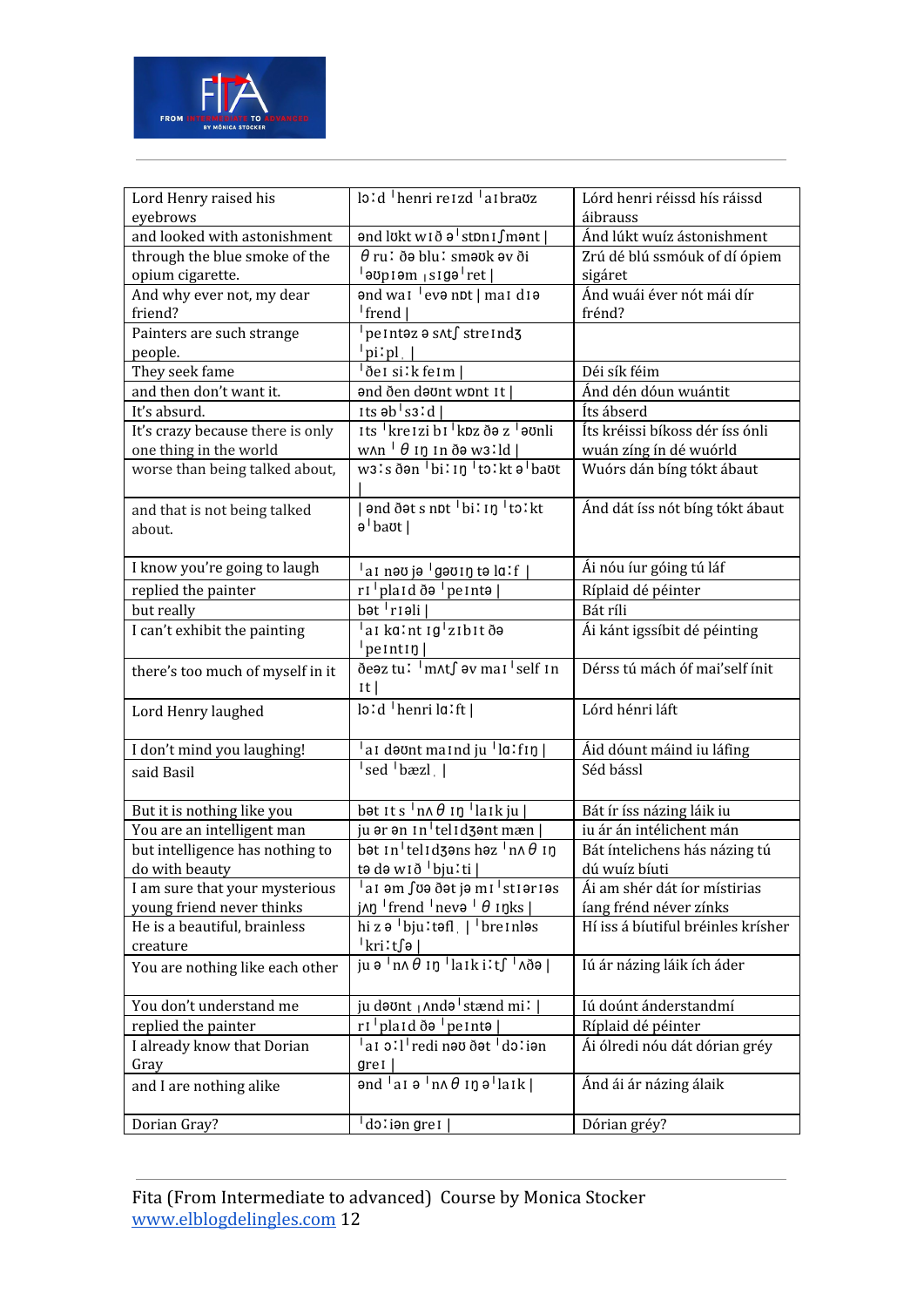

| Is that his name?              | $iz$ dot $iz$ $'$ ne $Im$ $ $                                         | Íss dát híss néim?                |
|--------------------------------|-----------------------------------------------------------------------|-----------------------------------|
| Asked Lord Henry               | a:skt lo:d 'henri                                                     | Áskt lórd hénri                   |
|                                |                                                                       |                                   |
| Yes, that's his name           | jes   ðæts 1z <sup> </sup> ne1m                                       | Íes, dáts híss néim               |
| I didn't want you to know      | a <sub>l</sub> didnt wont ju to nov                                   | Ái didn't wuánt tú nóu            |
|                                |                                                                       |                                   |
| Why not?                       | wai npt                                                               | Wuáit nót?                        |
|                                |                                                                       |                                   |
| Because when I like someone a  | bi kpz wen ai laik                                                    | Bíkoss wuén ái láin sámwuan       |
| lot                            | $\frac{1}{2}$ s $\Lambda$ mw $\Lambda$ n ə $\left  \text{pt} \right $ | álot                              |
| I don't tell their name        | ai da unt tel de <sup>I</sup> neim                                    | Ái dóunt tél dér néim             |
| For me it's betrayal           | fə millits bi treiəl                                                  | Fór mí íts bétreial               |
| I love secrecy                 | <sup> </sup> a1 l∧v <sup> </sup> si∶krəsi                             | Ái lóv síkresi                    |
| When I leave this city         | wen <sup> </sup> ai li'v ðis <sup> </sup> siti                        | Wuén ái liiv dís síti             |
| I don't tell anyone where I am | aI dəönt tel <sup>1</sup> eniw^n weər                                 | Ái dóunt tél éniwuan wuér ái      |
| going                          | aiom <sup>i</sup> gəvin                                               | ám góing                          |
| It is a bad habit              | Its a bæd 'hæbit                                                      | Ít íss á bád hábit                |
| I know                         | $^{\dagger}$ ai nəv $\parallel$                                       | Ái nóu                            |
| but in that way                | bət in ðət <sup>1</sup> wei                                           | Bát ín dát wuéi                   |
| life is like a novel           | $laffsllarkθlnnvll$                                                   | Láif láik á nóvel                 |
| You must think I am mad        | ju məst <sup>1</sup> $\theta$ 1ŋk <sup>1</sup> a1 əm mæd              | Iu mást zínk ái ám mád            |
| No, my dear Basil              | $n$ <sup>1</sup> $n$ ai diə $n$ bæzl                                  | Nóu, mái dír béissl               |
| said Lord Henry                | sed lo:d 'henri                                                       | Séd lórd hénri                    |
| Remember that I am married     | ri membə dət lai əm İmærid                                            | Rimember dát ái ám méried         |
|                                |                                                                       |                                   |
| and the only delight to be had | ənd ði <sup>1</sup> əvnli di <sup>1</sup> lait tə bi həd              | Ánd dé óunli diláit tú bí had ín  |
| in a marriage                  | $\ln \theta$ mæridz                                                   | á mérich                          |
| is that the partners cheat     | Iz ðət ðə <sup> </sup> pa∶tnəz t∫i∶t                                  | Íss dát dé pártnerss chít         |
| regularly.                     | regjololi                                                             | régularli                         |
| I never know where my wife is  | at neve new wee mat waif                                              | Ái néve nóu wuér mái wuáif íss    |
|                                | 1z                                                                    |                                   |
| and my wife never knows what   | and mai waif neva nauz wpt                                            | Ánd mái wuáif néver nóuss         |
| I am doing                     | ai əm <sup> </sup> duːiŋ                                              | wuát ái am dúing                  |
| I don't like you speaking like | ai dəvnt laik ju spilkin<br><sup> </sup> laik ðæt                     | Ái dóunt láik iú spíking láik dát |
| that<br>replied Basil Hallward | ri plaid bæzl holward                                                 | Ríplaid bássl hálwuard            |
| as he walked towards the door  | az hi <sup>1</sup> wolkt ta <sup>1</sup> woldz ða dol                 | Áss hi wóukt tórdss dé dóor       |
| that led to the garden.        | ðət led tə ðə <sup>1</sup> gaːdn                                      | Dát léd tú dé gárden              |
| I believe that you are a good  | ai bi li: v ð ət ju ər ə gud                                          | Ái bíliv dát iú ár a gúd          |
| husband.                       | hazbond                                                               | hássband                          |
| You are a great person         | ju ər ə <sup>1</sup> greit <sup>1</sup> p3:sn                         | Iu ár gréit pérson                |
| Your shamelessness is just a   | ja <sup>I</sup> fe1 mlasnas 1z d3ast a fr^nt                          | Ior shéimlesness íss chás a       |
| front                          |                                                                       | frónt                             |
| The two men walked together    | ðə tu! men <sup> </sup> wo!kt tə <sup> </sup> geðə                    | Dé tú mén wuokt túgeder           |
| towards the garden             | tə <sup>1</sup> wo:dz ðə <sup>1</sup> ga:dn                           | tordss dé gárden                  |
| and sat on a bench             | <b>and sæt on a bent∫</b>                                             | Ánd sát ón a bénch                |
| under the shade of the trees   | <sup> </sup> ∧ndə ðə ∫e1d əv ðə tri∶z                                 | Ánder dé shéid óf dé tríss        |
| Moments later                  | maomants leita                                                        | Móments léiter                    |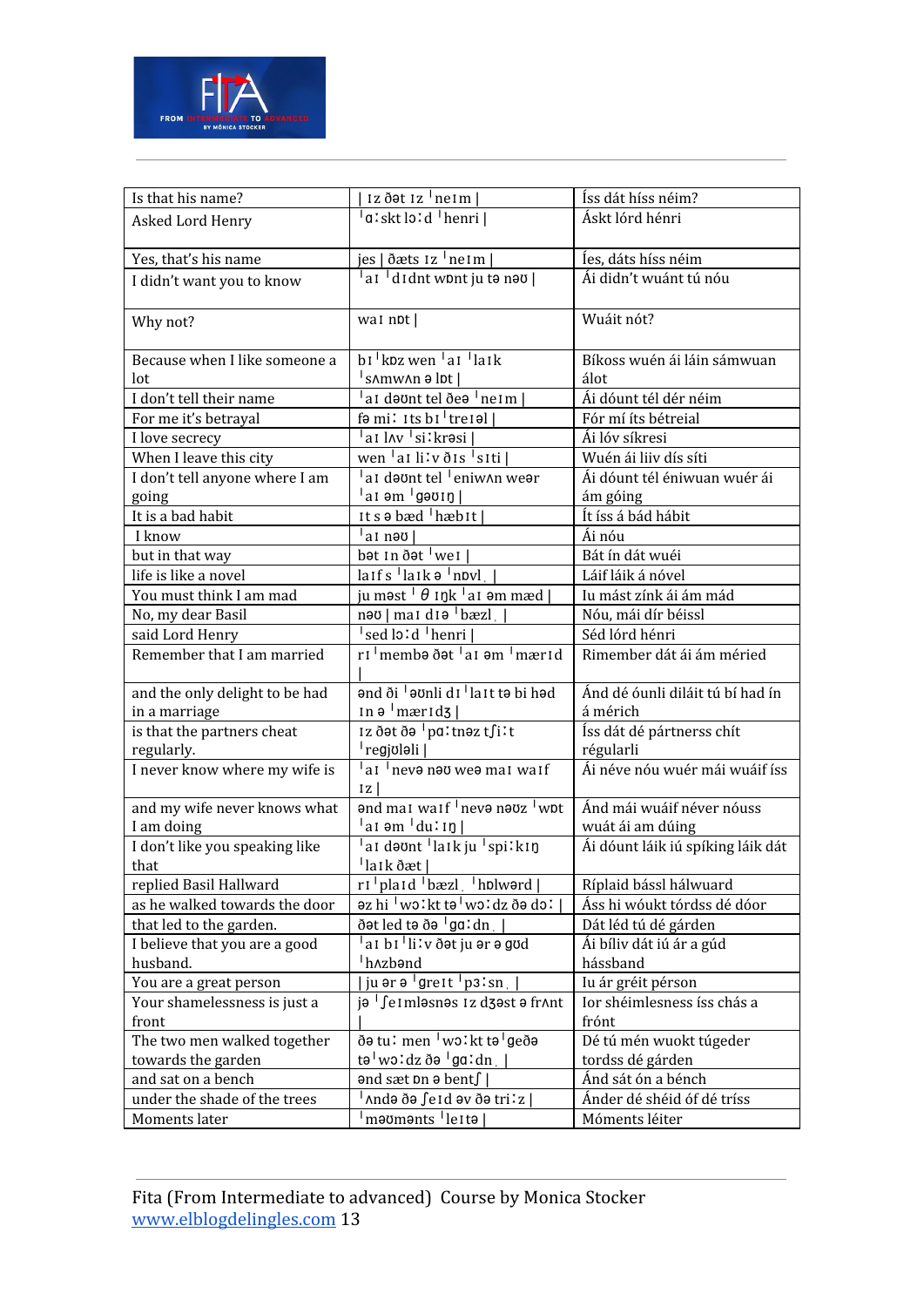

| Lord Henry looked at his<br>watch. | $\overline{\text{lo'd}}$ <sup>1</sup> henri lukt at 1z wpt $\int$               | Lórd hénri lukt át híss wuátch          |
|------------------------------------|---------------------------------------------------------------------------------|-----------------------------------------|
| I must go, Basil                   | $\frac{1}{2}$ ai məst gə $\sigma$   $\frac{1}{2}$ bæzl                          | Ái mást góu béissl                      |
| he said quietly                    | hi <sup>1</sup> sed <sup>1</sup> kwa 1 atli                                     | Hí séd kuáietli                         |
| but before I go I would like to    | bət bi <sup>1</sup> folr <sup>1</sup> ai gəv <sup>1</sup> ai wud                | Bát bífor ái góu ái wúd láik tú         |
| know                               | laik tə nəv                                                                     | nóu                                     |
| why you don't want to exhibit      | wai ju dovnt wont tu ig <sup>1</sup> zibit                                      | Wuáit iu dóunt wuánt tú                 |
| the picture of Dorian Gray         | ðə <sup>I</sup> pikt∫ər əv <sup>I</sup> doliən grei                             | eggssíbit dé píksher óf dórian<br>gréi  |
| I repeat                           | ai ri <sup>1</sup> piːt                                                         | Ái ripít                                |
| it scares me to show               | It skeaz mi∶ta ∫ao                                                              | Its sskérss mit tú shóu                 |
| the secret of my soul through a    | ðə $^1$ silkrit əv mai sə $v1$ $\theta$ rul ə                                   | Dé síkret óf mái sóul zrú á             |
| picture                            | p1kt∫ə                                                                          | píksher                                 |
| And what is it?                    | $end$ wpts It                                                                   | Ánd wuát íss it?                        |
| I'm going to tell you              | aim <sup>I</sup> gəviŋ tə tel ju                                                | Áim góing tú tél iu                     |
| I'm listening to you, Basil        | $a$ Im $\frac{1}{1}$ Isn Inte ju $\frac{1}{1}$ bæzl                             | Aim lístening tú iu béissl              |
| This is the story                  | ðis iz ðə <sup> </sup> stoːri                                                   | Dís íss dé sstori                       |
| said the painter                   | sed ðə <sup>1</sup> pe i ntə                                                    | Séd dé péinter                          |
| Two months ago                     | tu: mʌn $\theta$ s ə $\frac{1}{2}$ gəʊ                                          | Tú mónzs ágou                           |
| I went to a meeting                | aI went tu ə <sup>1</sup> miːtɪŋ                                                | Ái wuént tú á míting                    |
| at Lady Brandon's house            | at leidi brændanz havs                                                          | Át léidi brándonss háus                 |
| I was in the drawing room          | <sup>1</sup> a1 wəz 1n ðə XXXXX <sup>1</sup> tɔːkɪŋ                             | Ái wuáss ín dé droing room              |
| talking to various old ladies      | tə <sup>I</sup> veəriəs əvid <sup>I</sup> leidiz                                | tóking tú várias óuld léidiss           |
| when I felt someone looking at     | wen at felt samwan lukin                                                        | Wuén ái félt sámwuan lúking át          |
| me                                 | ət miː l                                                                        | mí                                      |
| I turned and saw                   | $\frac{1}{2}$ al t $3!$ nd $\theta$ nd $\frac{1}{2}$ sol                        | la térnd ánd só                         |
| for the first time, Dorian Gray    | fə ðə $1$ f $3$ 'st $1$ taim $1$ $\overline{d}$ $3$ 'iən<br>grel                | Fór dé férst tám, dórian gréi           |
| Our eyes met and I was scared      | $^{\mathsf{I}}$ avər a i z met ənd $^{\mathsf{I}}$ a i wəz<br>ske <sub>ad</sub> | Áuer áiss mét mét ánd ái wuáss<br>skérd |
| I knew instantly that he was       | <sup>l</sup> a1 nju <sup>r 1</sup> 1nstəntli ðət hi wəz                         | Ái níu ínstlanli dát hí wuáss           |
| fascinating.                       | <sup> </sup> fæsineitiŋ                                                         | fásineiting                             |
| I felt that something terrible     | ai felt ðat $\frac{1}{3}$ s $\tan \theta$ in $\frac{1}{3}$ terabl               | Ái félt dár sámzing térbol wuás         |
| was going to happen to me.         | wəz <sup>1</sup> gəvin tə <sup>1</sup> hæpən tə mi!                             | góing tú hápen tú mí                    |
| I froze and wanted to leave the    | a1 frəʊz ənd 'wɒnt1d tə liːv                                                    | Ai fróuss ánd wuántid tú líiv dé        |
| room.                              | ðə ru : m                                                                       | rúm                                     |
| I ran towards the door,            | ai ræn t $\theta$ <sup>1</sup> wo!dz ð $\theta$ do!                             | Áir rán tórdss dé dóor                  |
| but Lady Brandon wouldn't          | bət leidi brændən wudnt                                                         | Bát léidi brándon wúdn't líiv mí        |
| leave me.                          | $\liminf$                                                                       |                                         |
| Suddenly I found myself face to    | s^dn li at faund mai self feis                                                  | Sádenli ái fáund máiself féis tú        |
| face with Dorian Gray              | tə fels wið <sup>1</sup> doliən grei                                            | féis wuíz dórian gréi                   |
| We were almost touching            | wi wər <sup> </sup> o∶lməʊst <sup> </sup> t∧t∫ɪŋ                                | Wuí wuér ólmoust táching                |
| We made eye contact.               | wi meid ai kontækt                                                              | Wuí méid ái kóntakt                     |
| Then I asked Lady Brandon to       | ðen <sup>l</sup> ar <sup>l</sup> ølskt llerdi                                   | Dén ái askt léidi bránndon tú           |
| introduce us                       | <sup> </sup> brændən tu <sub> </sub> Intrə <sup> </sup> dju ːs əz               | intróduss ass                           |
|                                    |                                                                                 |                                         |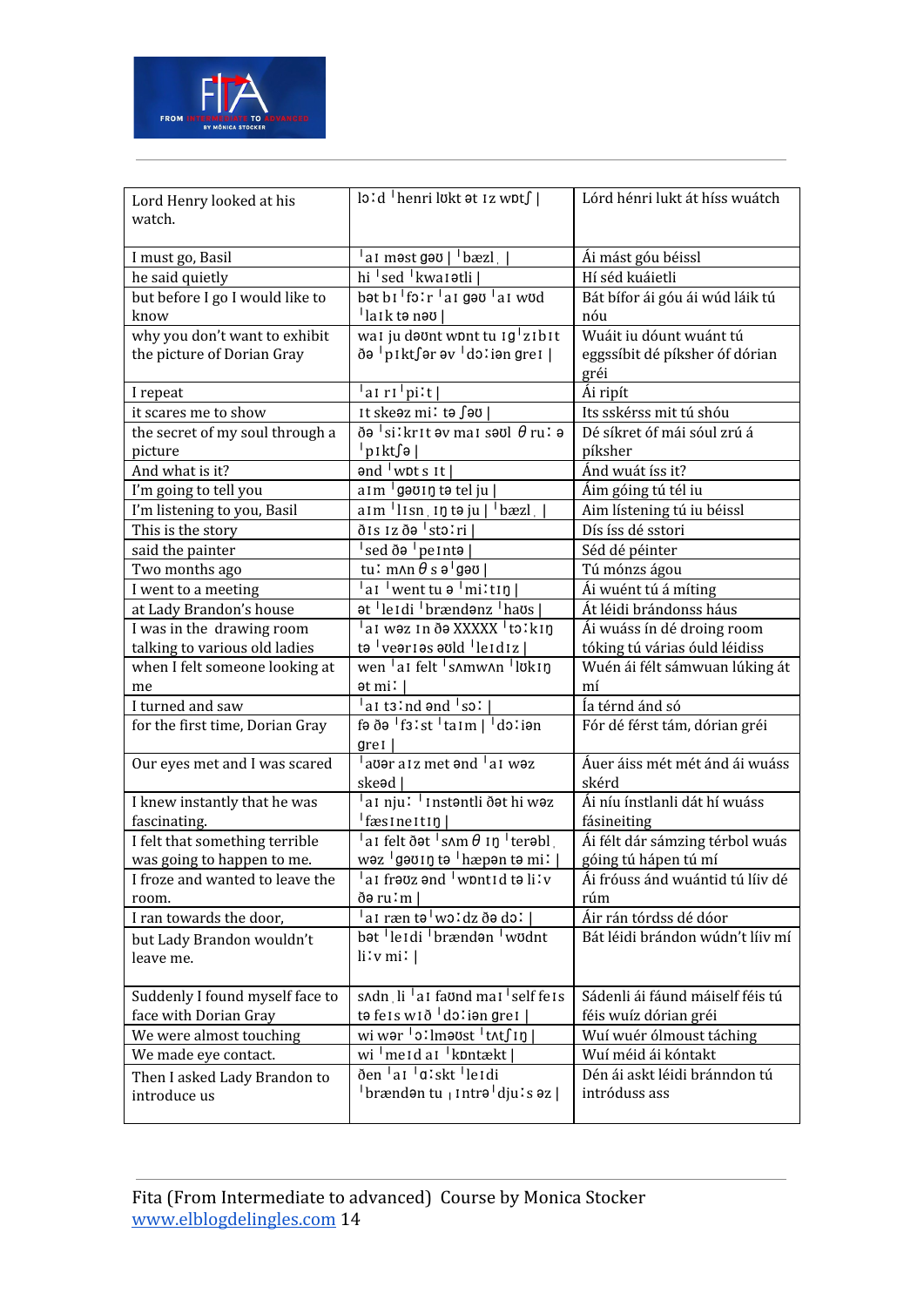

| And what did Lady Brandon<br>say         | and wpt did leidi brændan<br>$^{\dagger}$ sei                                                      | Ánd wuát díd léidi brándon séi   |
|------------------------------------------|----------------------------------------------------------------------------------------------------|----------------------------------|
| of this marvellous young man?            | $\frac{1}{2}$ av $\delta$ is $\frac{1}{2}$ ma: vlas j $\Lambda$ n mæn                              | Óf dís márvelas íang mán         |
| She said that he was charming            | $\overline{\int$ i $\overline{\phantom{a}}$ sed ðət hi wəz $\overline{\phantom{a}}$ t $\int$ aːmɪŋ | Shí séd dát hí wuás chárming     |
| She said that she was a close            | Ji <sup>1</sup> sed ðət ∫i wəz ə kləʊz frend                                                       | Shí sed dát shí wuás a klóuss    |
| friend of his mother                     | əv Iz <sup>∣</sup> m∧ðə∣                                                                           | frénd óf híss máder              |
| and that she had forgotten               | ənd ðət ∫i həd fə <sup>1</sup> gptn vot hi                                                         | Ánd dát shí hád forgáten wuát    |
| what he did.                             | $d$ Id                                                                                             | hí díd                           |
| Dorian Gray and I both laughed           | dolian gret and $\frac{1}{2}$ at bay $\theta$<br>$l$ a: ft                                         | Dórian gréi ánd ái bóuz láft     |
| and suddenly we became<br>friends        | and sAdn li wi b1 ke1m frendz                                                                      | Ánd sádenli wuí bíkeim fréndss   |
| It's a good start                        | Its a god sta:t                                                                                    | Its á gúd stárt                  |
| said Lord Henry                          | sed lo:d <sup> </sup> henri                                                                        | Séd lórd hénri                   |
| Basil turned his head.                   | $\frac{1}{2}$ bæzl t3:nd Iz hed                                                                    | Bássel térnd híss héd            |
| You don't understand what                | ju dəvnt <sub>I</sub> Andə <sup>I</sup> stænd <sup>I</sup> wpt                                     | Iú dóunt ánderstand wuát         |
| friendship is, Harry                     | $\left  \text{frendfipiz} \right  \left  \text{hæri} \right $                                      | fréndship íss, hári              |
| nor what is enmity                       | no: wpts enmiti                                                                                    | Nór wuát ís énmiti               |
| You love everybody                       | ju l $\sqrt{\sqrt{2}}$ evr $\sqrt{2}$ j bodi                                                       | Iu lóv evribodi                  |
| which is the same as not loving          | wit∫ iz ðə seim əz nɒt <sup> </sup> l∧viŋ                                                          | Wuich íss dé séim áss nót        |
| anybody                                  | <sup> </sup> enibpdi                                                                               | lóving énibodi                   |
| That's not fair!                         | ðæts not fea                                                                                       | Dáts nór fér                     |
| said Lord Henry                          | sed lo:d 'henri                                                                                    | Séd lórd hénri                   |
| I know the difference between<br>people. | ai neu de <sup>1</sup> difrens bi <sup>I</sup> twi'n<br>$ $ pi:pl                                  | Ái nóu dé díferens bitúin pípol  |
| I choose my best friends by              | al tsu'z mai best frendz bai                                                                       | Ái chús mái bést fréndss bái     |
| their good looks                         | de agod loks                                                                                       | déir lúks                        |
| my colleagues by their<br>personality    | mai <sup> </sup> kpli: gz bai ðeə<br><sub> </sub> p3ːsəˈnælɪti                                     | Mái koligss báid dér persónaliti |
| and my enemies by their                  | and mai <sup>1</sup> enamiz bai ðear                                                               | Ánd mái énemiss bái dér          |
| intelligence                             | $\ln$ <sup><math>\lceil</math></sup> tel $\lg$ dz $\ln$                                            | intélishens                      |
| I don't have stupid enemies.             | al deunt hev stjulpid<br>enomiz                                                                    | Ái dóunt háv sstúpid énemis      |
| Let's speak about Dorian Gray            | lets spilk $\theta$ baut dolien grei                                                               | Léts sspík ábaut dórian grei     |
| Do you see him often?                    | $d$ ə ju $\frac{1}{s}$ i: 1m $\frac{1}{s}$ pfn                                                     | Dú iú sí im ófen?                |
| I see him every day                      | a <sub>I</sub> 'si' Im 'evri de I                                                                  | Ái sí im évri déi                |
| I must see him every day.                | ai məst si: im <sup>1</sup> evri dei                                                               | Ái mást sí im évri déi           |
| I wouldn't be happy if I didn't          | $aI$ wodnt bi hæpi If al                                                                           | Ái wúdnt bí hápi íf ái dídnt sí  |
| see him.                                 | $ $ didnt $ $ si: im $ $                                                                           | im                               |
| Amazing!                                 | $\theta$ <sup>l</sup> me $ z$ i $\eta$                                                             | Améissing                        |
| I must meet Dorian Gray!                 | al məst milt dəliən grel                                                                           | Ái mást mít dórian gréi!         |
| Then Basil Hallward got up               | den bæzl hplwerd gpt Ap                                                                            | Dén béissl hólwuard gát áp       |
| and walked around the garden.            | and wolkt a raund ða                                                                               | Ánd wuokt áraund dé gárden       |
|                                          | 'gaːdn                                                                                             |                                  |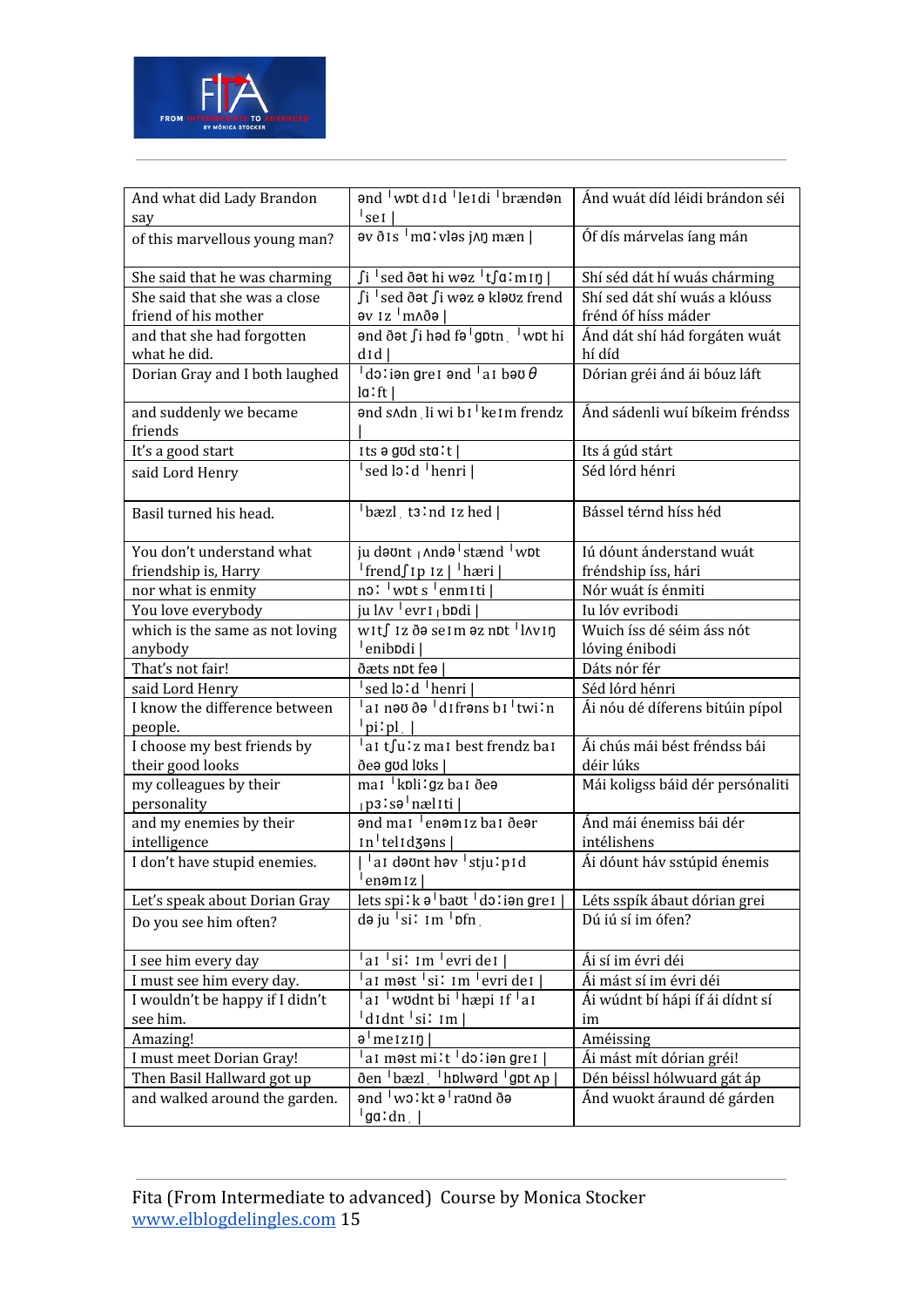

| A few moments later he             | a fju! maomant letta hi<br>$ri$ <sup><math>\frac{1}{2}</math></sup> t <sub>3</sub> :nd $\frac{1}{2}$ | Á fiú móments léiter hí ritérnd  |
|------------------------------------|------------------------------------------------------------------------------------------------------|----------------------------------|
| returned.                          |                                                                                                      |                                  |
| He is my work                      | hi z mat xxxx                                                                                        | Híss mái wuórk                   |
| said the painter seriously.        | sed ðə <sup> </sup> pe1ntə <sup> </sup> s1ər1əsli                                                    | Séd dé péinter síriasli          |
| I know that my work                | ai nəv ðət mai <sup>1</sup> w3lk                                                                     | Ái nóu dát mái wuórk             |
| since I met Dorian Gray            | $\sin s$ at met $\sin s$ ian gret                                                                    | Síns ái mét dórian gréi          |
| is the best I have ever done       | Iz ðə best <sup>1</sup> a1 həv <sup>1</sup> evə d^n                                                  | Íss dé bést ái háv éver dón      |
| The simple presence of this        | ðə <sup>1</sup> simpl <sup>1</sup> prezns əv ðis j∧n                                                 | Dé símpel présens óf dís íang    |
| young man                          | mæn                                                                                                  | mán                              |
| he is little over 20 years old     | hi z <sup>1</sup> litl <sup>1</sup> avva <sup>1</sup> twenti <sup>1</sup> jiaz                       | Híss lítel óver tuénti íers óuld |
|                                    | əʊld l                                                                                               |                                  |
| makes one see things in            | $\frac{1}{2}$ meiks w $\lambda$ n $\frac{1}{2}$ si: $\frac{1}{2}$ $\theta$ inz in                    | Méiks wuán si zíngs ín anáder    |
| another light                      | ə <sup>1</sup> n∧ðə laɪt                                                                             | láit                             |
| I think in a different way.        | $\vert$ ai $\vert$ $\theta$ ink in $\overline{e}$ difrant $\overline{\vert}$ wei                     | Ái zínk ín á díferent wuéi       |
| Tell me                            | tel mi!                                                                                              | Tél mí                           |
| does Dorian Gray affect you so     | dəz <sup>1</sup> dəliən grel ə <sup>1</sup> fekt ju <sup>1</sup> səv                                 | Dáss dórian gréi áfekt iu só     |
| much?'                             | $\lfloor m \wedge t \rfloor$                                                                         | mách?                            |
|                                    |                                                                                                      |                                  |
| Yes, he replied after a silence    | jes   hi r1   plaid   q: ftər ə                                                                      | les, hí ríplaid áfter á sáilens  |
|                                    | <sup> </sup> sa I ləns                                                                               |                                  |
| I know he likes me.                | ai nəv hi <sup>1</sup> laiks mi:                                                                     | Ái nóu hí láiks mí               |
| He is charming with me             | hi z $\frac{1}{2}$ t $\int a$ : mi n wið mi:                                                         | Híss chárming wíz mí             |
| and we talk for days, in the       | and wi tolk fadeiz   In da                                                                           | Ánd wuí tók fór déis, ín dé      |
| studio,                            | $ $ stju $:$ d 1 ə $\sigma$                                                                          | sstúdio                          |
| although at times it seems that    | 0'l <sup>1</sup> ð au at <sup>1</sup> ta 1 m z 1 t <sup>1</sup> si 'm z                              | Áldou át táims ít síms dát hí    |
| he enjoys hurting me.              | ðət hi 1n <sup>1</sup> dzo1z <sup>1</sup> h3:t1ŋ mi:                                                 | enchóis hérting mí               |
| I think I have given my soul       | $\vert$ ai $\vert$ $\theta$ iŋk $\vert$ ai həv givn mai<br>səʊl                                      | Ái zínk ái háv gíven mái sóul    |
| to a person who doesn't            | tu $\theta$ p3'sn hu' d $\Delta$ znt                                                                 | Tú a pérson hú dássent           |
| appreciate it enough               | a pri: fiest it i nnf                                                                                | aprísheitit enáf                 |
| My dear friend.                    | mai di $\theta$ frend                                                                                | Máid dír frénd                   |
| Now I remember                     | nao ai ri membo                                                                                      | Náu ái rímember                  |
| Remember what, Harry?              | $ri'$ membə $\frac{1}{2}$ wbt $\frac{1}{2}$ hæri $\frac{1}{2}$                                       | Rímember wuát, hári              |
| Where I heard the name Dorian      | wear at h31d da Ineim                                                                                | Wuér ái hérd dé néim dórian      |
| Gray!'                             | dolien grei!                                                                                         | gréi                             |
|                                    |                                                                                                      |                                  |
| Where? asked the painter, a        | wea? <sup>1</sup> a: skt ða <sup>1</sup> pe i nta   a                                                | Wuér? Áskt dé péinter, á lítl    |
| little angry.                      | $ $ litl $ $ ængri                                                                                   | ángri                            |
|                                    |                                                                                                      |                                  |
| Don't look at me like that, Basil. | dəvnt luk ət mi <sup>t l</sup> laik ðæt                                                              | Dóunt lúk át mí láik dát, béissl |
|                                    | $\vert$ bæzl                                                                                         |                                  |
| It was at my aunt Agatha's         | It was at mai $\alpha$ 'nt $\alpha$ ega $\theta$ aiz                                                 | Ít wuáss át mái óunt ágazass     |
| house                              | $\vert$ havs $\vert$                                                                                 | háus                             |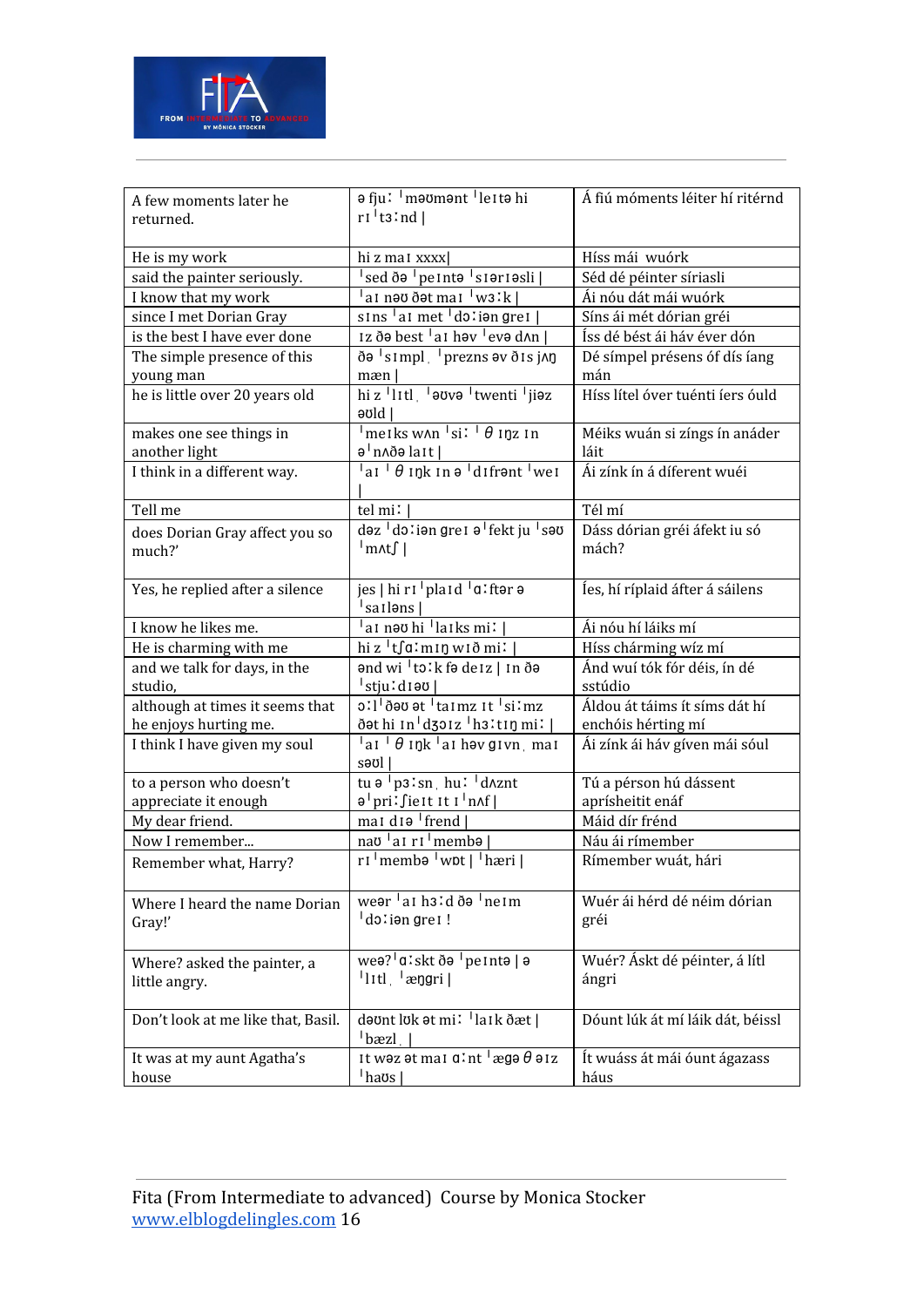

| She told me that she had met a             | ∫i təʊld mi∶ ðət ∫i həd met ə                                    | Shí tóuld mí dát shí had mét a                                |
|--------------------------------------------|------------------------------------------------------------------|---------------------------------------------------------------|
| marvellous young man called                | malvləs jon mæn kolld                                            | márvelas íang mán kóld dórian                                 |
| Dorian Gray                                | doliən gref                                                      | gréi                                                          |
| She didn't tell me that he was             | ∫i <sup>∣</sup> d1dnt tel mi∶ðət hi wəz                          | Shí dídnt tél dát hí wuás                                     |
| beautiful.                                 | † bju∶təfl∫                                                      | bíutifol                                                      |
| She told me that he was very               | ∫i təʊld mi∶ ðət hi wəz <sup>†</sup> veri                        | Shí tóuld mí dát hí wuás véri                                 |
| serious and was good-natured               | sieries end wez god                                              | sírias án wuás gúd neitsher                                   |
|                                            | 'ne1t∫əd  <br>at $I^{\dagger}$ mædzind $\theta^{\dagger}$ p3'sn  |                                                               |
| I imagined a person with                   | $w1\delta$ $ $ gla: $s1z$   spots $\theta$ nd                    | Ái ímashind á pérson wuíss<br>glásess, spóts ánd énormas fiit |
| glasses, spots and enormous<br>feet.       | $1^{\dagger}$ no: məs fi:t                                       |                                                               |
|                                            |                                                                  |                                                               |
| I don't want you to meet him               | ai dəvnt wont ju tə milt im                                      | Áid dóunt wuánt iú tú mít hím                                 |
| said Basil                                 | sed bæzl                                                         | séd béisl                                                     |
|                                            |                                                                  |                                                               |
| You don't want me to meet                  | ju dount wont mi! to mi!t Im                                     | Iu dóunt wuánt mí to mitim?                                   |
| him?                                       |                                                                  |                                                               |
|                                            |                                                                  |                                                               |
| No.                                        | nəu                                                              | Nóu                                                           |
| Mister Dorian Gray is in the               | <u>Imistə Idoliən gret zin ðə</u>                                | Míster dórian gréi íss ín dé                                  |
| studio, sir                                | stju:d1əv   s3:                                                  | sstudio, sér                                                  |
| said the butler, coming into the           | sed ða <sup>1</sup> b^tla   <sup>1</sup> k^m1n <sup>1</sup> 1nta | Séd dé bátlet, káming intú dé                                 |
| garden.                                    | ðə <sup>I</sup> gaːdn                                            | gárden                                                        |
|                                            |                                                                  |                                                               |
| Well, now you will have to                 | wel   nao ju wl hov tu                                           | Wuél, naú iú wuíl háv tú                                      |
| introduce him to me                        | <sub>l</sub> Intrə <sup>i</sup> dju i s 1m tə mi i               | íntrodus him tú mí                                            |
| Basil looked at Lord Henry.                | bæzl hplwerd lukt et lo!d<br><sup> </sup> henri                  | Béissl hálwuard lúkt át lórd                                  |
|                                            | $d$ <sup>1</sup> ion gret z mat dio <sup>1</sup> frend           | hénri                                                         |
| Dorian Gray is my dear friend,<br>he said. | hi $\vert$ sed $\vert$                                           | Dórian gréi íss mái dír frénd, hí<br>séd                      |
| He has a pure and simple                   | hi həz ə pjoər ənd <sup>1</sup> simpl                            | Hí hás á píur ánd símpel                                      |
| nature.                                    | ¦ne1t∫ə                                                          | néisher                                                       |
| You would be a bad influence.              | ju wod bi ə bæd <sup> </sup> Infloans                            | Íu wúd bí a bád ínfluens                                      |
| The world is big and there are             | ðə walld z big ənd ðər al                                        | Dé wuórld íss bíg ánd dér ár                                  |
| many interesting people.                   | meni   Intrəst In   piːpl                                        | méni íntresting pípol                                         |
| Don't take him away from me.               | dəʊnt teɪk ɪm əˈweɪ frəm miː                                     | Dóun téikim ówuei fróm mí                                     |
|                                            |                                                                  |                                                               |
| My life as an artist depends on            | mai laif az an <sup>1</sup> q'tist                               | Mái láif áss án ártist dípendss                               |
| him.                                       | $di$ pendz pn 1m                                                 | ónim                                                          |
| Please take it into account. I             | pli'z teik it <sup>1</sup> intə ə <sup>1</sup> kaönt             | Plíss téikit íntu ákáunt ái                                   |
| confide in you.                            | <sup>1</sup> a1 kən <sup>1</sup> fa1d 1n ju                      | kónfaid ín iú                                                 |
|                                            |                                                                  |                                                               |
| Don't talk rubbish' replied Lord           | deunt to: k rAbif ri plaid                                       | Dóun tók rábish ríplaid lórd                                  |
| Henry                                      | $lo'd$ henri                                                     | henri                                                         |
| who took Hallward by the arm               | hu: tʊk <sup> </sup> hɒlwərd baɪ ði ɑːm                          | Hú túk hálwuard bái dí árm                                    |
| and led him into the house.                | $\theta$ nd xxx 1 m $\theta$ 1 ntə ðə $\theta$ havs              | Ánd led íntu dé háus                                          |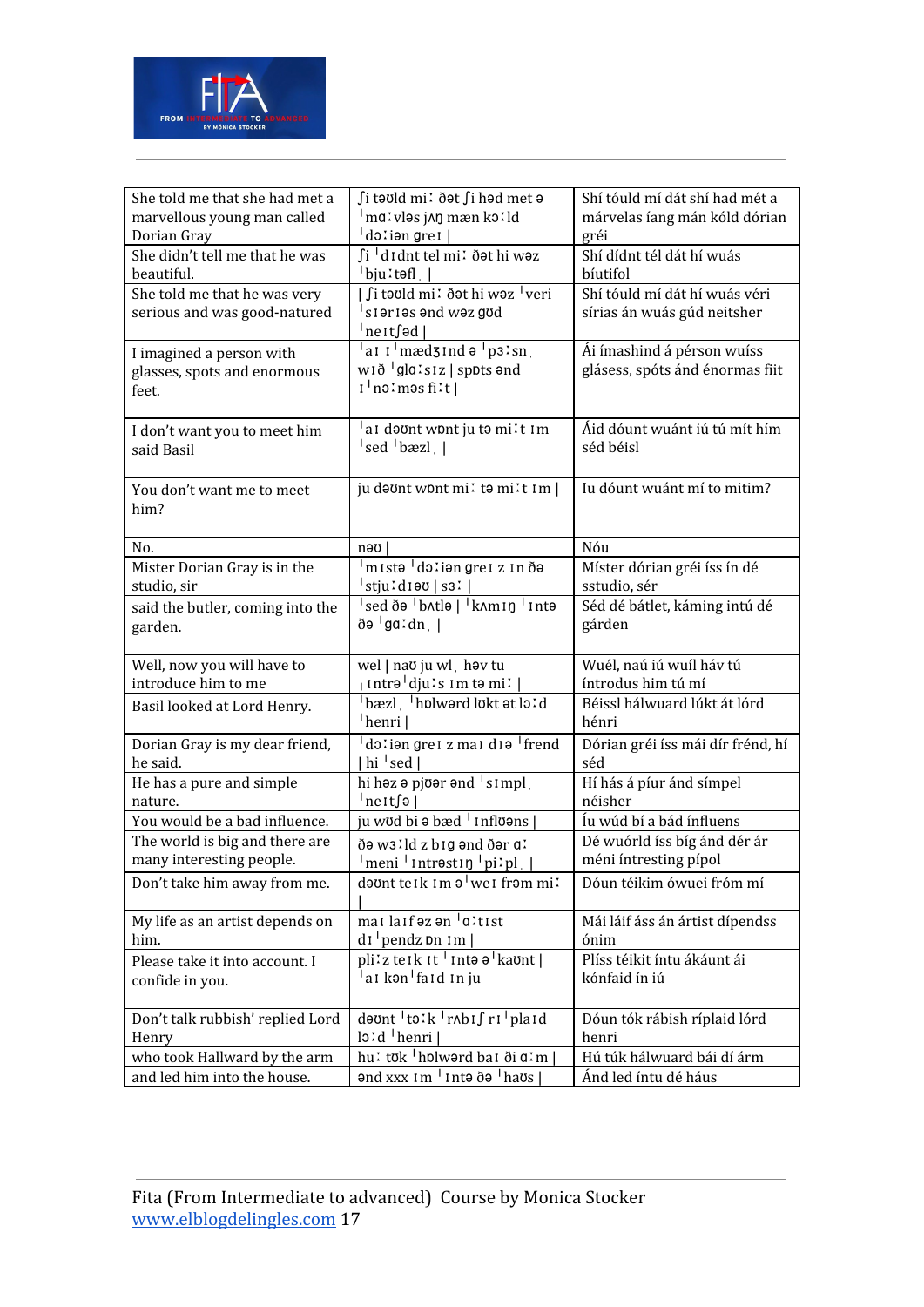

# Quiz Lesson 3

## **1) What are some of the sounds that are difficult for Spanish speakers?**

- a) The schwa sound.
- b) v, f, t, c, s, d
- c) y, i, v, w, sh, able
- d) They are all difficult

## **2) What is connected speech?**

- a) The linking of words in a sentence
- b) When you connect one paragraph with another
- c) When the meaning of a text has a special impact in the reader
- d) There is no such a term in English

## **3) Try to speak with the right sounds**

a) It's not possible if you are not native

b) Means emphasizing consonants, using the schwa sound, speaking with a softer tone, trying to give English the intonation a native English speaker gives to Spanish

- c) Memorising a list of sounds like the one an the beginning of this lesson
- d) Imitating the accent the native speakers have
- c) You repeat them so often that they won't sound unfamiliar any longer
- d) You make a sentence yours

## **4) What accent should you imitate?**

- a) British
- b) American